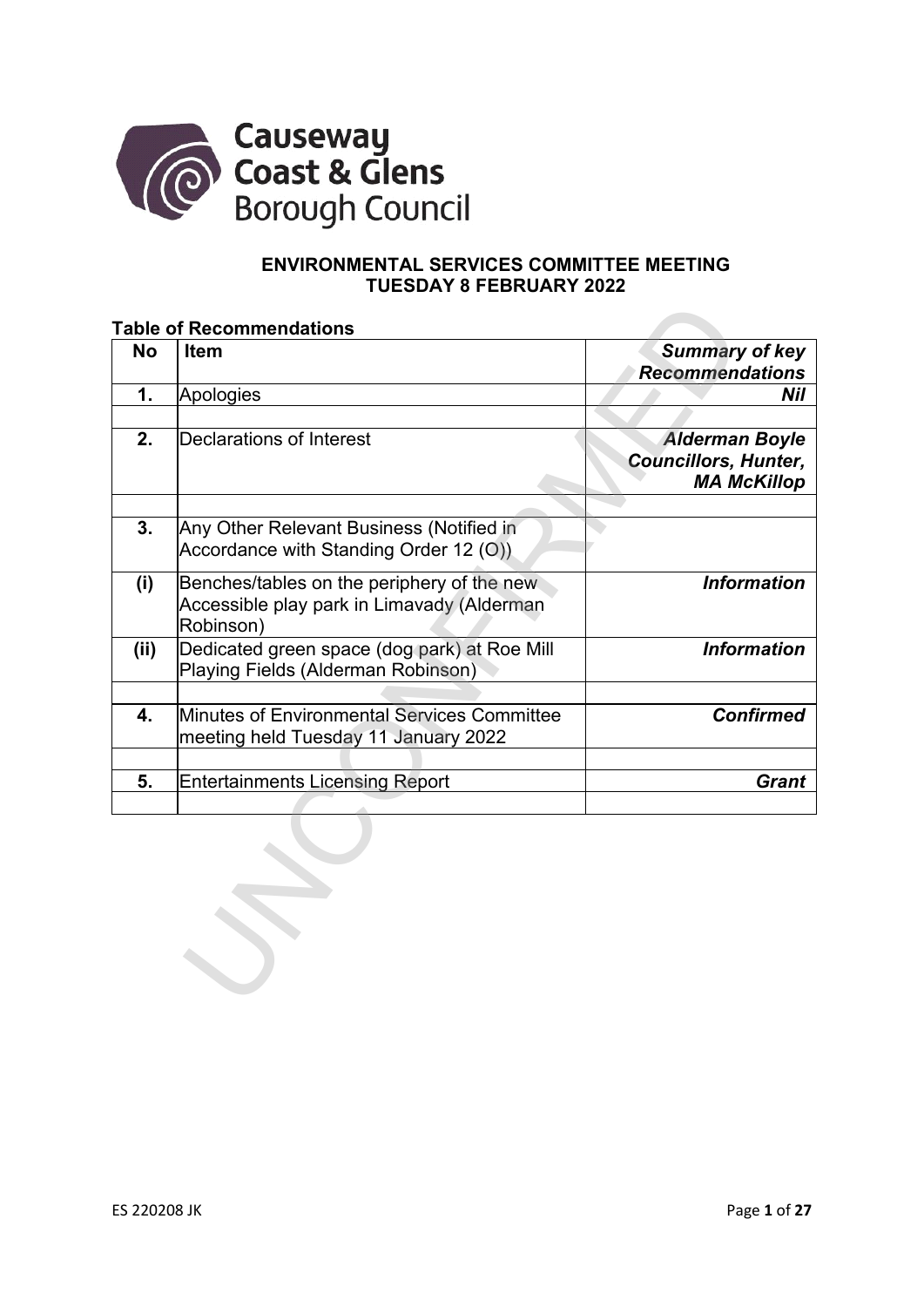| 6. | Review of the Reduced Fees for Entertainments | To recommend that             |
|----|-----------------------------------------------|-------------------------------|
|    | Licences                                      | <b>Council accept option</b>  |
|    |                                               | 4.2 - Entertainment           |
|    |                                               | licence fees to revert to     |
|    |                                               |                               |
|    |                                               | their pre-April 2021          |
|    |                                               | levels with effect from       |
|    |                                               | 1st April 2022; that          |
|    |                                               | <b>Council responds to</b>    |
|    |                                               | DfC with the preferred        |
|    |                                               | option pending full           |
|    |                                               | <b>Council approval due</b>   |
|    |                                               | to submission time            |
|    |                                               | constraints.                  |
|    |                                               | that Council responds         |
|    |                                               | to DfC with the               |
|    |                                               | preferred option              |
|    |                                               | pending full Council          |
|    |                                               | approval due to               |
|    |                                               | submission time               |
|    |                                               | constraints.                  |
|    |                                               |                               |
| 7. | Pavement Cafe Licence Scheme                  | To recommend that             |
|    |                                               | <b>Council approve Option</b> |
|    |                                               | 2 - Revert to the pre-        |
|    |                                               | <b>April 2021 pavement</b>    |
|    |                                               | café licence application      |
|    |                                               | procedure and fee             |
|    |                                               | structure below               |
|    |                                               | previously set by             |
|    |                                               | <b>Council</b>                |
|    |                                               |                               |
| 8. | Update to Persons Appointed as Public Analyst | To recommend that             |
|    |                                               | <b>Council Appoint the</b>    |
|    |                                               | above persons as Public       |
|    |                                               | <b>Analysts to Council</b>    |
|    |                                               | under Article 27 (1) of       |
|    |                                               | the Food Safety (NI)          |
|    |                                               | Order 1991                    |
|    |                                               |                               |
|    |                                               |                               |
|    |                                               |                               |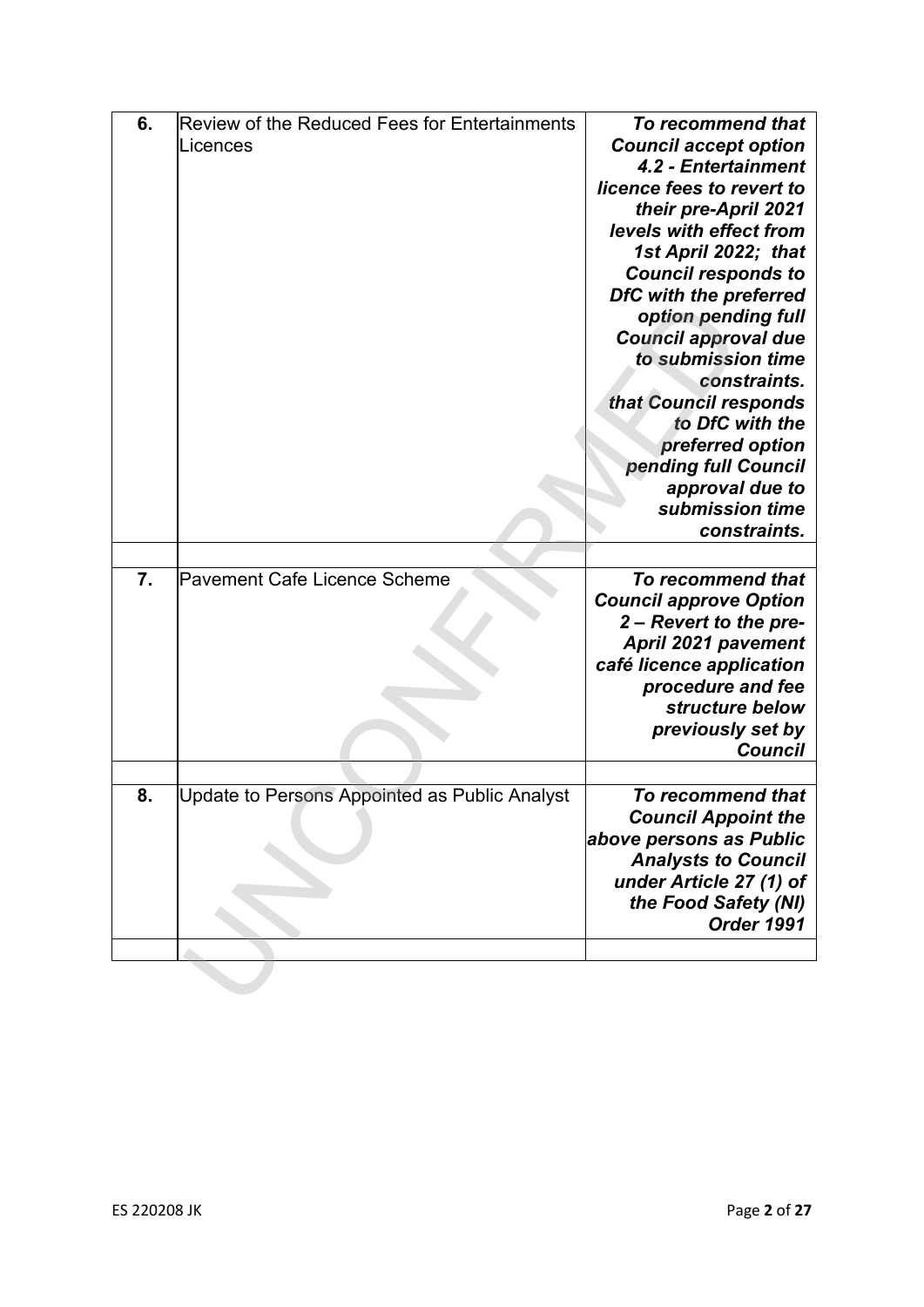| 9.  | Updated Service Level Agreement with Drinking<br>Water Inspectorate                                                           | To recommend to<br><b>Council that the Service</b><br><b>Level Agreement and</b><br><b>Data Processing</b><br><b>Contract be signed on</b><br>behalf of Causeway<br><b>Coast and Glens</b><br><b>Borough Council by the</b><br><b>Head of Health and Built</b><br><b>Environment and</b><br>returned to the Drinking<br><b>Water Inspectorate</b> |
|-----|-------------------------------------------------------------------------------------------------------------------------------|---------------------------------------------------------------------------------------------------------------------------------------------------------------------------------------------------------------------------------------------------------------------------------------------------------------------------------------------------|
| 10. | Delegate authority to Officers so they can<br>approve the new natural gas and electric<br>contracts commencing 1st April 2022 | To recommend that<br><b>Council grant delegated</b><br>authority to Officers to<br>approve the new natural<br>gas and electric<br>contracts within 24<br>hours of receipt of<br>tender prices                                                                                                                                                     |
| 11. | <b>Entertainment Licence Renewals</b>                                                                                         | <b>Information</b>                                                                                                                                                                                                                                                                                                                                |
| 12. | Petroleum Spirit Licence Renewals                                                                                             | <b>Information</b>                                                                                                                                                                                                                                                                                                                                |
| 13. | <b>Society Lottery Registrations</b>                                                                                          | <b>Information</b>                                                                                                                                                                                                                                                                                                                                |
| 14. | <b>Street Trading Licence Renewals</b>                                                                                        | <b>Information</b>                                                                                                                                                                                                                                                                                                                                |
| 15. | <b>Licences Issued Under Delegated Authority</b>                                                                              | <b>Information</b>                                                                                                                                                                                                                                                                                                                                |
| 16. | The Health (Miscellaneous Provisions) Act<br>(Northern Ireland) 2016                                                          | <b>Information</b>                                                                                                                                                                                                                                                                                                                                |
| 17. | The Smoke-Free (Private Vehicles) Regulations<br>(NI) 2021                                                                    | <b>Information</b>                                                                                                                                                                                                                                                                                                                                |
| 18. | <b>Private Contractor Litter Enforcement Statistics</b><br>(WISE)                                                             | To recommend that a<br>workshop is organised<br>in two months to receive<br>more information on<br>how litter enforcement<br>has been addressed in<br>rural and urban areas<br>where it has not been<br>facilitated to date                                                                                                                       |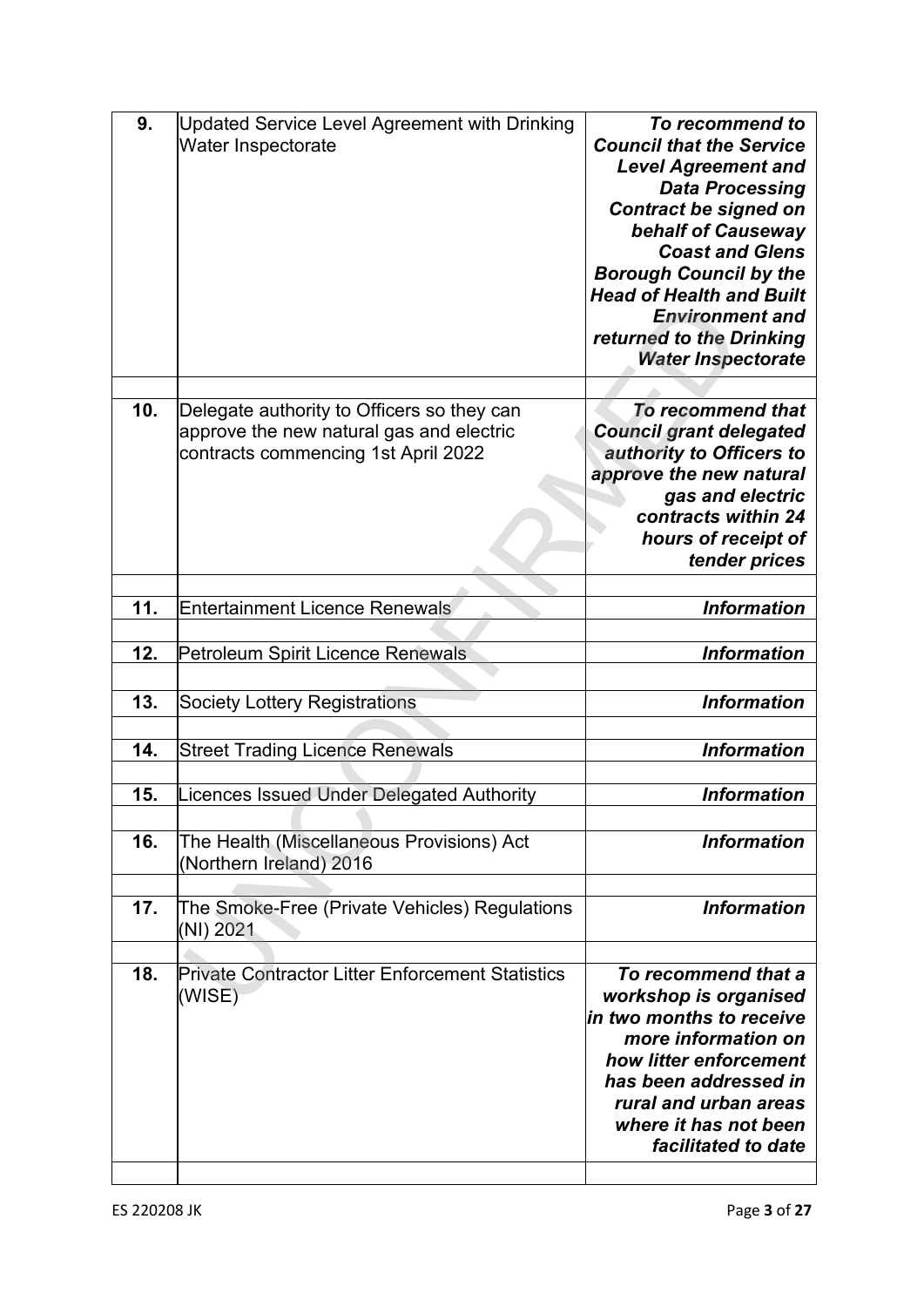| 19. | Waste Data Return July to September 2021<br>(Provisional)                                                                      | <b>Information</b>                                                                                                                                                                                                                                                                                   |
|-----|--------------------------------------------------------------------------------------------------------------------------------|------------------------------------------------------------------------------------------------------------------------------------------------------------------------------------------------------------------------------------------------------------------------------------------------------|
| 20. | <b>Correspondence Report</b>                                                                                                   | Nil                                                                                                                                                                                                                                                                                                  |
| 21. | <b>Consultation Documents</b>                                                                                                  | Nil                                                                                                                                                                                                                                                                                                  |
| 22. | Conferences                                                                                                                    | Nil                                                                                                                                                                                                                                                                                                  |
| 23. | Matters for Reporting to Partnership Panel                                                                                     | Nil                                                                                                                                                                                                                                                                                                  |
| 24. | Any Other Relevant Business (Notified in<br>Accordance with Standing Order 12 (O))                                             |                                                                                                                                                                                                                                                                                                      |
| (i) | Cardboard baler at Knock Road Recycling<br>Centre (Councillor Wallace)                                                         | <b>Information</b>                                                                                                                                                                                                                                                                                   |
|     |                                                                                                                                |                                                                                                                                                                                                                                                                                                      |
| 25. | <b>IN COMMITTEE (Items 25 - 31 inclusive)</b><br>Tender for the Provision of Legionella Risk<br><b>Assessment Reviews</b>      | To recommend that<br><b>BWT (NI) Ltd be</b>                                                                                                                                                                                                                                                          |
|     |                                                                                                                                | appointed to carry out a<br><b>Review of Legionella</b><br><b>Risk Assessment for</b><br><b>CCGBC</b>                                                                                                                                                                                                |
| 26. | Asset Realisation - Declaration of 'surplus to<br>requirements', assets at various locations within<br>the Borough, (4no).     | To recommend that<br><b>Council declare the</b><br>lands listed as surplus<br>to requirements,<br>thereafter Asset<br><b>Realisation shall review</b><br>possible realisation<br>options for the said<br>sites and report to the<br><b>Land &amp; Property Sub-</b><br><b>Committee accordingly.</b> |
|     |                                                                                                                                |                                                                                                                                                                                                                                                                                                      |
| 27. | Asset Realisation - Define use of new<br>Concessionary Trading Points 2022, (5no.), at<br>various locations within the Borough | to recommend that<br><b>Council defer</b><br>consideration, that<br>Council establish a<br><b>Trading working group</b><br>consisting of 6<br>members from the<br><b>Environmental Services</b><br><b>Committee and meet as</b><br>required.                                                         |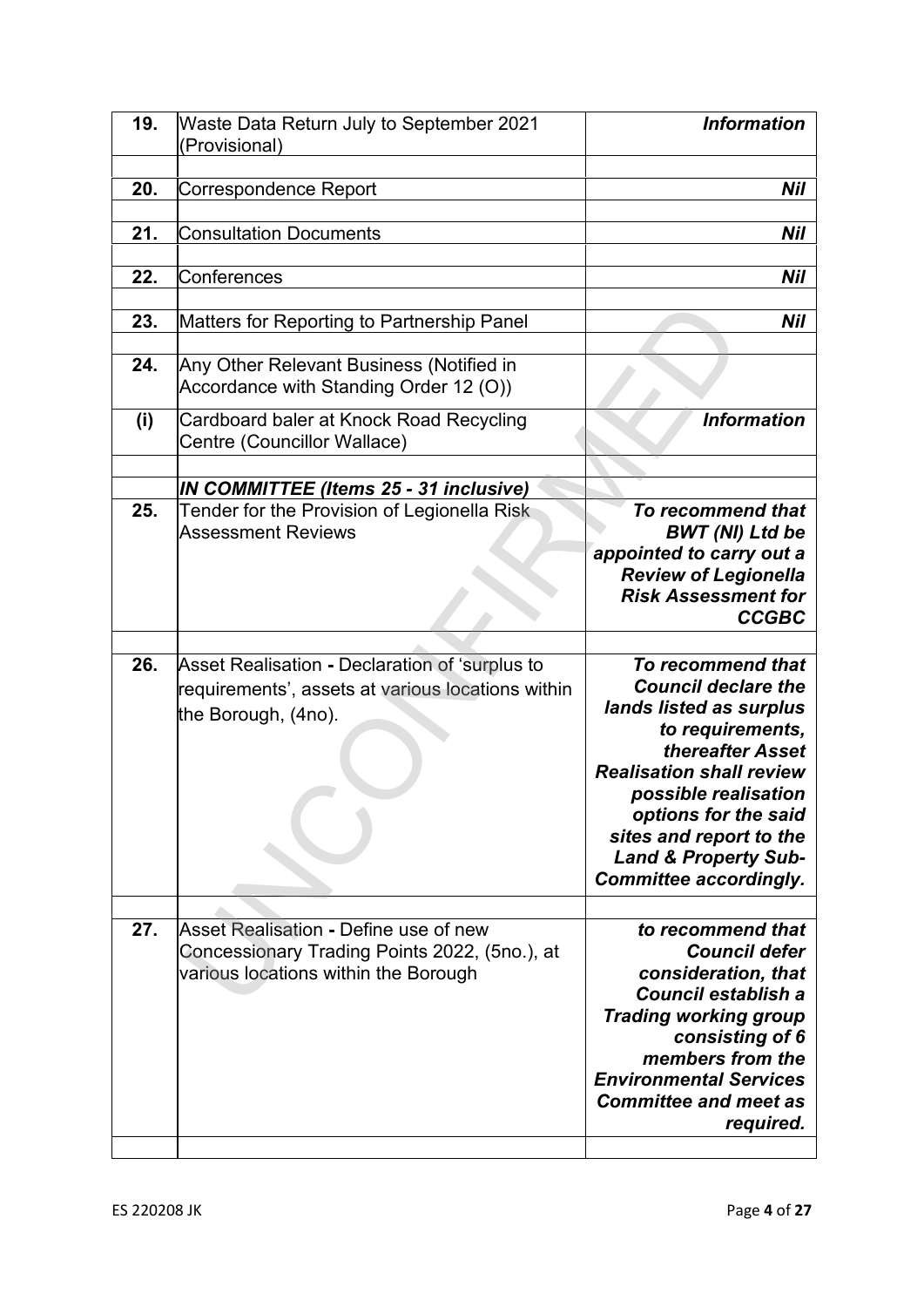| 28. | Asset Realisation - New Concessionary Trading<br>location at Riverside Park Car Park, Ballymoney | To recommend that<br><b>Council approve this</b><br>new concessionary<br>trading location to be<br>implemented, pending a<br>planning application<br>outcome, and that<br>auctioning of the site<br>occurs in-align with |
|-----|--------------------------------------------------------------------------------------------------|--------------------------------------------------------------------------------------------------------------------------------------------------------------------------------------------------------------------------|
|     |                                                                                                  | <b>Members instructed</b><br>trading activity                                                                                                                                                                            |
| 29. | <b>Fuel Stamp Saving Scheme Update</b>                                                           | <b>Information</b>                                                                                                                                                                                                       |
|     |                                                                                                  |                                                                                                                                                                                                                          |
| 30. | Period 9 ES Management Accounts                                                                  | <b>Information</b>                                                                                                                                                                                                       |
|     |                                                                                                  |                                                                                                                                                                                                                          |
| 31. | Any Other Relevant Business (notified in<br>accordance with Standing Order 12 (o))               |                                                                                                                                                                                                                          |
| (i) | Concessionary trading pitch<br>(Councillor Schenning)                                            | <b>Tabled</b>                                                                                                                                                                                                            |
|     |                                                                                                  |                                                                                                                                                                                                                          |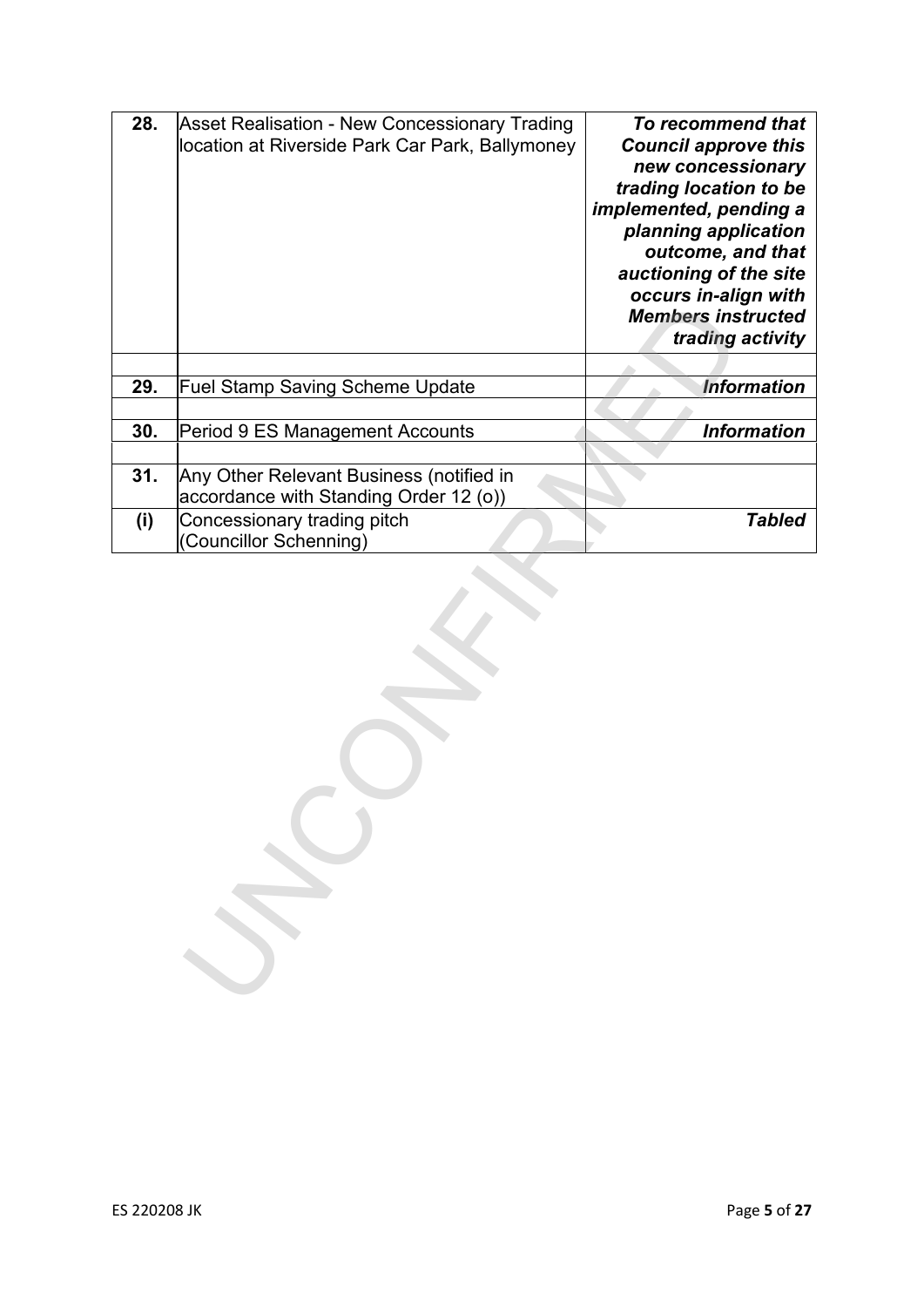# **MINUTES OF THE PROCEEDINGS OF THE MEETING OF THE ENVIRONMENTAL SERVICES COMMITTEE IN CIVIC HEADQUARTERS AND VIA VIDEO CONFERENCE, ON TUESDAY 8 FEBRUARY 2022 AT 7:00 PM**

| In the Chair:                        | Councillor Wilson (C)                                                                                                                                                                                                                                                                                                                                             |
|--------------------------------------|-------------------------------------------------------------------------------------------------------------------------------------------------------------------------------------------------------------------------------------------------------------------------------------------------------------------------------------------------------------------|
| <b>Members Present:</b>              | Alderman Boyle (C), Fielding (C), Robinson (C);<br>Councillors Bateson (R), Beattie (R), Chivers (R), Holmes<br>(C), Hunter (R), McAuley (C), MA McKillop (R), McLean (C),<br>McLaughlin (R) McQuillan (C), Wallace (C)                                                                                                                                           |
| <b>Officers Present:</b>             | A McPeake, Director of Environmental Services (C)<br>S McClements, (Temporary) Head of Health and Built<br>Environment (R)<br>J Richardson, Head of Capital Works, Energy and<br>Infrastructure (R)<br>G Doyle, Head of Estates (R)<br>T Vauls, Car Parks Manager (R)<br>W Hall, Asset Realisation Officer (R)<br>J Keen, Committee & Member Services Officer (C) |
| In Attendance:                       | C Thompson, ICT Operations Officer (C)<br>C Ballentine, ICT Officer (C)                                                                                                                                                                                                                                                                                           |
|                                      | Press $(4. no)$ $(R)$                                                                                                                                                                                                                                                                                                                                             |
| <u>Key:</u><br>(R) Attended Remotely | (C) Attended in the Chamber                                                                                                                                                                                                                                                                                                                                       |
|                                      | The Director of Environmental Services undertook a roll call.                                                                                                                                                                                                                                                                                                     |
|                                      | The Chair advised Committee of its obligations and protocol whilst the meeting<br>was being audio recorded; and with the remote meetings protocol.                                                                                                                                                                                                                |
|                                      | The Chair reminded Committee of its obligations and protocol whilst the ' <i>In</i><br>Committee' session was being audio recorded.                                                                                                                                                                                                                               |
| <b>APOLOGIES</b>                     |                                                                                                                                                                                                                                                                                                                                                                   |

# **1. APOLOGIES**

There were no apologies recorded.

# **2. DECLARATIONS OF INTEREST**

Alderman Boyle declared an interest in Item 26, Asset Realisation - New Concessionary Trading location at Riverside Park Car Park, Ballymoney due to being a member of the Planning Committee. Alderman Boyle did not participate in the item.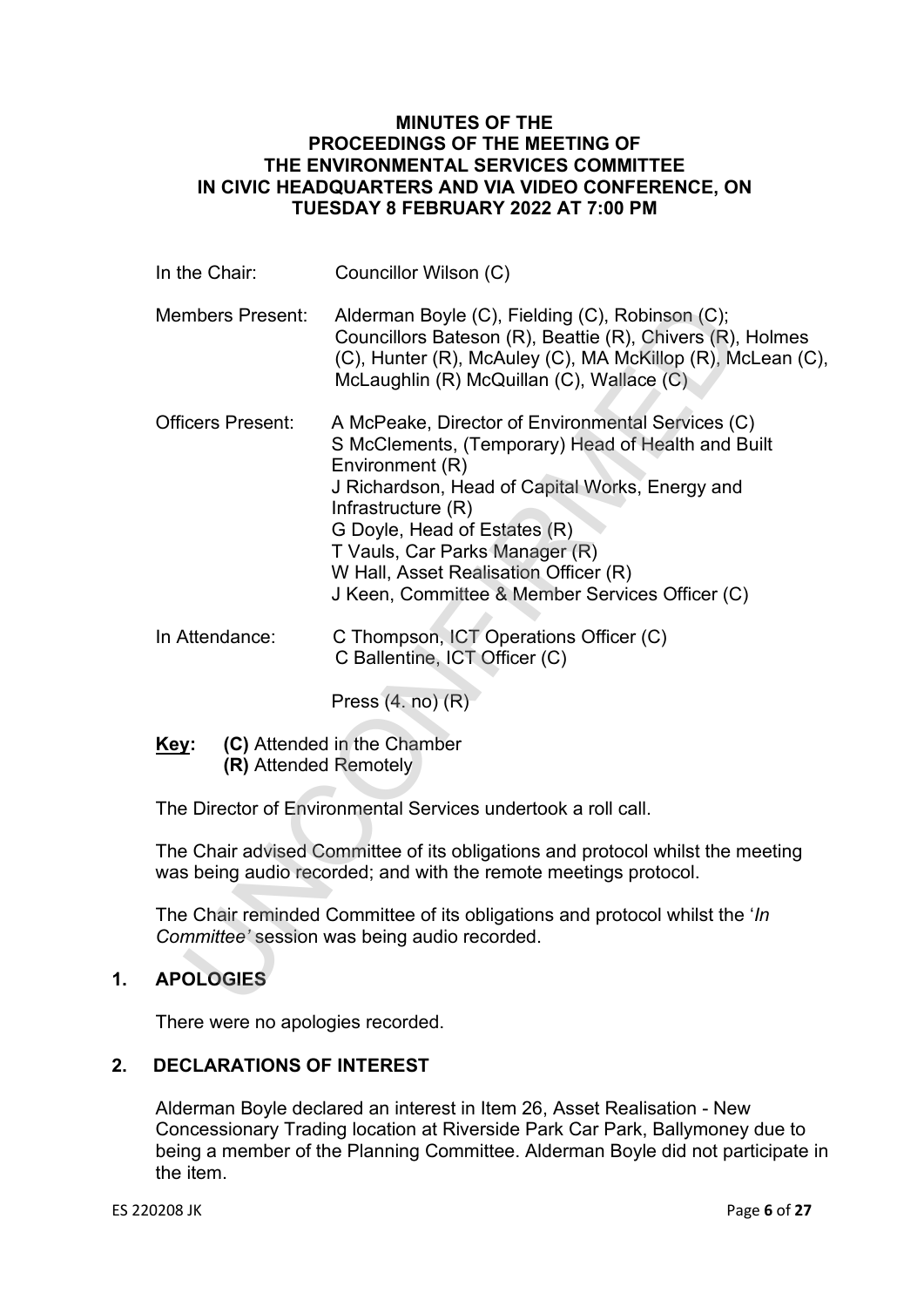Councillor Hunter declared an interest in Item 26, Asset Realisation - New Concessionary Trading location at Riverside Park Car Park, Ballymoney due to being a member of the Planning Committee. Councillor Hunter did not participate in the item.

Councillor MA McKillop declared an interest in Item 26, Asset Realisation - New Concessionary Trading location at Riverside Park Car Park, Ballymoney due to being a member of the Planning Committee. Councillor MA McKillop did not participate in the item.

The Chair advised that Any Other Relevant Business submitted by Alderman Robinson would be considered at this point due to Alderman Robinson having to leave the meeting early.

# **3. ANY OTHER RELEVANT BUSINESS (NOTIFIED IN ACCORDANCE WITH STANDING ORDER 12 (O))**

# **(i) Benches/tables on the periphery of the new Accessible play park in Limavady** (Alderman Robinson)

*To ask Council if they would erect picnic benches/tables on the periphery of the new Accessible play park in Limavady. This would allow families and friends to meet and spend time together whilst enjoying the trading concession when it goes live.* 

The Director of Environmental Services advised the accessible play park was an asset in the Leisure and Development Directorate, the Head of Sport and Wellbeing was aware of this matter and is progressing it.

Alderman Robinson requested it be recorded that a number of groups had expressed an interest in the area and given consideration when siting the picnic benches/tables.

### **(ii) Dedicated green space (dog park) at Roe Mill Playing Fields** (Alderman Robinson)

*To ask Council to consider if a site at Roemill Playing fields would be suitable for a dedicated green space (dog park), as per the motion submitted by Alderman Mark Fielding and Alderman Alan Robinson in 2021 and subject to community consultation.*  Bighter in the litem.<br>
Chair advised that Any Other Relevant Business submitted by Aldemann Chair advised that Any Other Relevant Business submitted by Aldemann Robinson would be considered at this point due to Aldemann Ro

The Director of Environmental Services advised a report will be brought to the Environmental Services Committee providing details of areas which have been considered for dedicated green space for dog parks and Roemill playing fields was one of the areas being considered.

Councillor Chivers concurred, there was potential for developing the area and suggested that local DEA Councillors should meet to discuss how best to develop the area.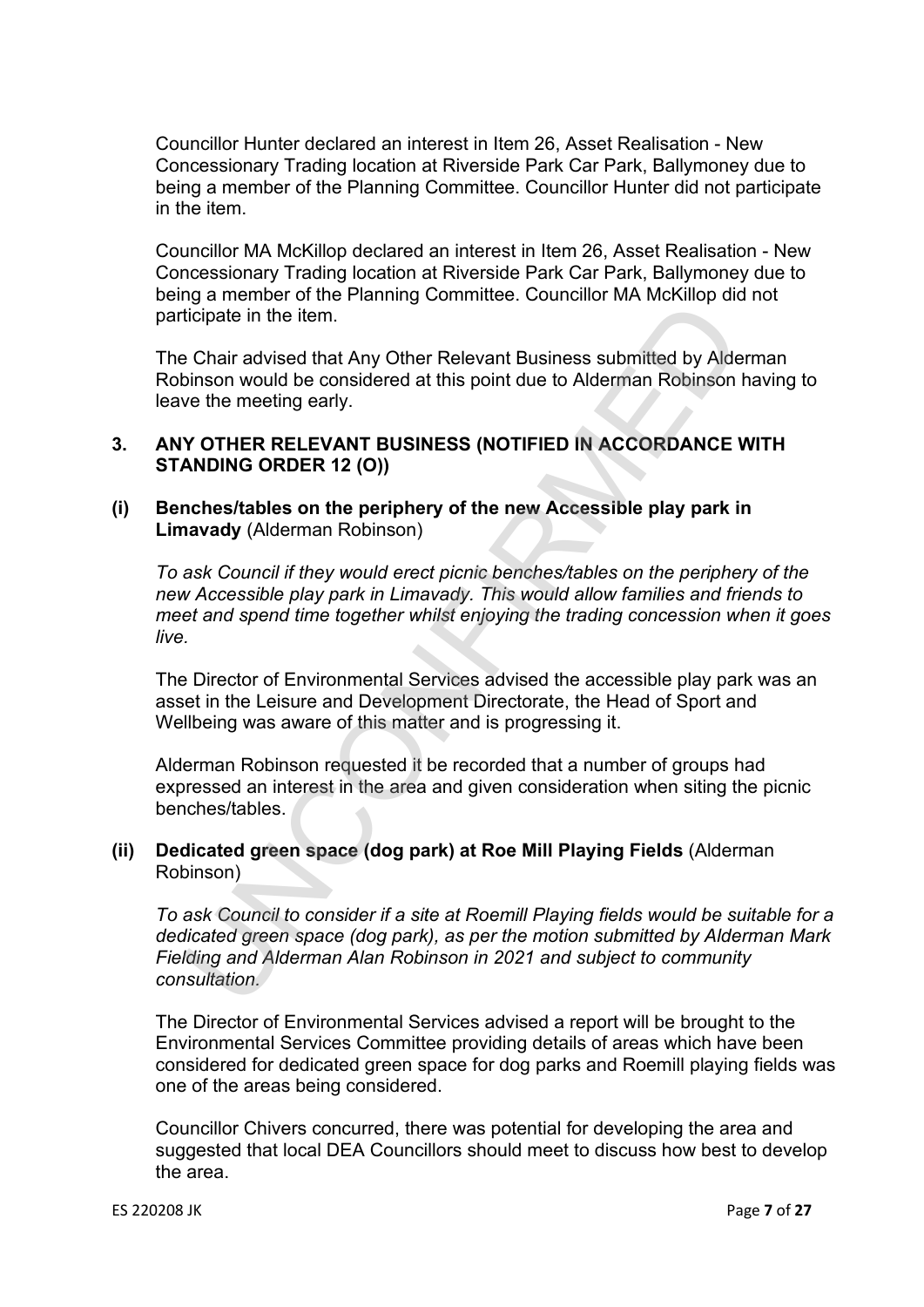# **4. MINUTES OF ENVIRONMENTAL SERVICES COMMITTEE MEETING HELD TUESDAY 11 JANUARY 2022**

Copy, previously circulated.

**AGREED** – that the Minutes of the Environmental Services Committee meeting held Tuesday 11 January 2021 are confirmed as a correct record.

In response to a question from Councillor McQuillan the Director of Environmental Services confirmed a report regarding an update on the variance on trading pitches would be brought to the Environmental Services Committee in due course.

# **5. ENTERTAINMENTS LICENSING REPORT**

Report, previously circulated, presented by the Director of Environmental Services.

#### **ENTERTAINMENTS LICENCE GRANT OF INDOOR ENTERTAINMENTS LICENCE**

**Licence No:** EL179

**Premises:** Limepark, 37 Drones Road, Armoy

- **Application:** Grant of an Annual Indoor Entertainments Licence Days and times on which it is applied to provide entertainment: Monday to Sunday 12:00 hrs to 01:30hrs
- **Representations:** To be received by 24th February 2022
- **PSNI & NIFRS** To be received by 24th February 2022

**It is recommended** to grant an Annual Entertainments Licence subject to compliance with any recommendations of the Council's Licensing Department and no objections being received from representations, PSNI or NIFRS.

Proposed by Councillor MA McKillop Seconded by Councillor Wallace and

**AGREED –** to recommend that Council grant an Annual Entertainments Licence subject to compliance with any recommendations of the Council's Licensing Department and no objections being received from representations, PSNI or NIFRS. Vices confirmed a report regarding an update on the variance on tractations<br>
Wices confirmed a report regarding an update on the variance on tractions<br>
TERTAINMENTS LICENSING REPORT<br>
DOT, previously circulated, presented b

# **6. REVIEW OF THE REDUCED FEES FOR ENTERTAINMENTS LICENCES**

Report, previously circulated, presented by the Director of Environmental Services.

#### **Purpose of Report**

The purpose of this report is to seek Councils views and comments on the need to: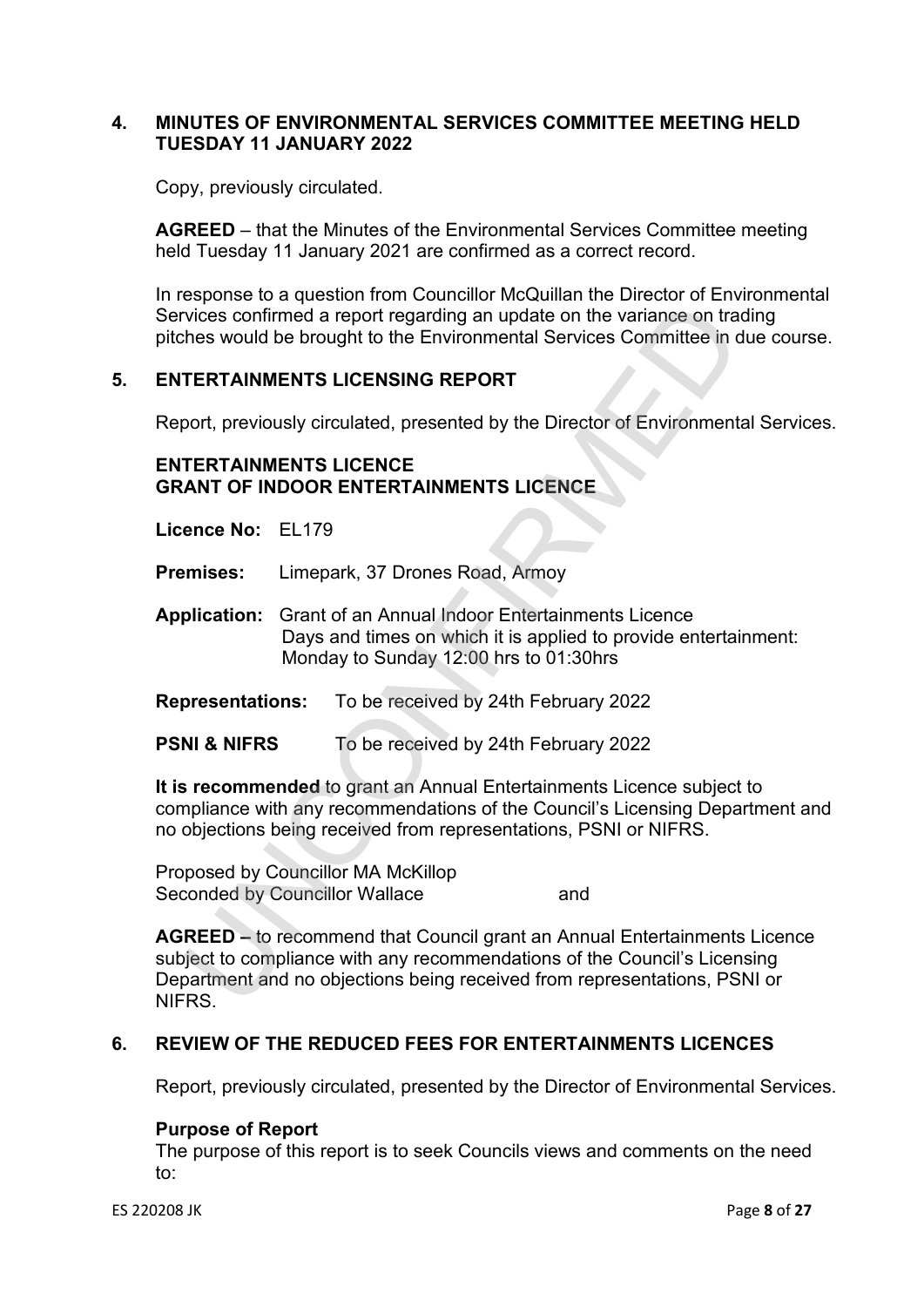- extend the amended licensing structure for entertainment licences beyond the 2021/22 financial year, or for
- fees to revert to their pre-April 2021 levels with effect from April 2022.

This follows a request from the Department for Communities. A copy of the letter from DfC is provided at Appendix 1 (circulated) and the information requested on licences issued by Council since 1st January 2021 is attached as Appendix 2 (circulated).

## **Background**

Under Article 3 and Schedule 1 of the Local Government (Miscellaneous Provisions) (Northern Ireland) Order 1985, as amended by Article 52 of the Local Government (Miscellaneous Provisions) (Northern Ireland) Order 1992, certain specified entertainment shall not be provided at places, except, and in accordance with, the terms, conditions and restrictions that are included in entertainment licences granted by district councils. The legislation also requires that any application for the grant, renewal, transfer or variation of an entertainment shall be accompanied by a fee as the DfC may from time to time determine. ckground<br>excreence 3 and Schedule 1 of the Local Government (Miscellaneour<br>visions) (Northern Ireland) Order 1985, as amended by Article 52 of<br>vermment (Miscellaneous Provisions) (Northern Ireland) Order 1992,<br>vermment (Mi

As a result of COVID-19 restrictions entertainment premises were closed for periods from 21st March 2020 and were unable to provide entertainment and use their entertainment licence during these times. Such premises were advised from that the period of enforced closure would be added to their entertainment licence when restrictions were lifted so as not to detriment them.

From 6th April 2021 the Minister for Communities decided that the DfC should amend the licensing structure to introduce a nominal fee of £1 for renewal applications only, for all categories of entertainments licence (Local Government Circular 4/2021 refers). This easement was introduced in order to alleviate hardship being experiences by the hospitality industry as a result of COVID-19 restrictions, the reduction to remain in place for the duration of 2021/2022 financial year subject to review.

This temporary easement directly addressed the issue of costs to businesses, applied some consistency across all council areas, and kept the arrangement within the scope of the current legislation.

Council lost a significant portion of income from the entertainment licensing fees during 2020/2021 as a result of the Covid 19 restrictions on hospitality and the addition of time onto entertainment licences that could not be used during this time.

Councils have been asked to continue to notify the DfC of any potential loss of income incurred which can be met from funding provided by the Executive. A claim is being submitted in this regard.

Council wrote to the Department last year to raise their concern that this amendment of the fee structure would not support all licensed premises especially those who did not renew their licence over the previous year due to health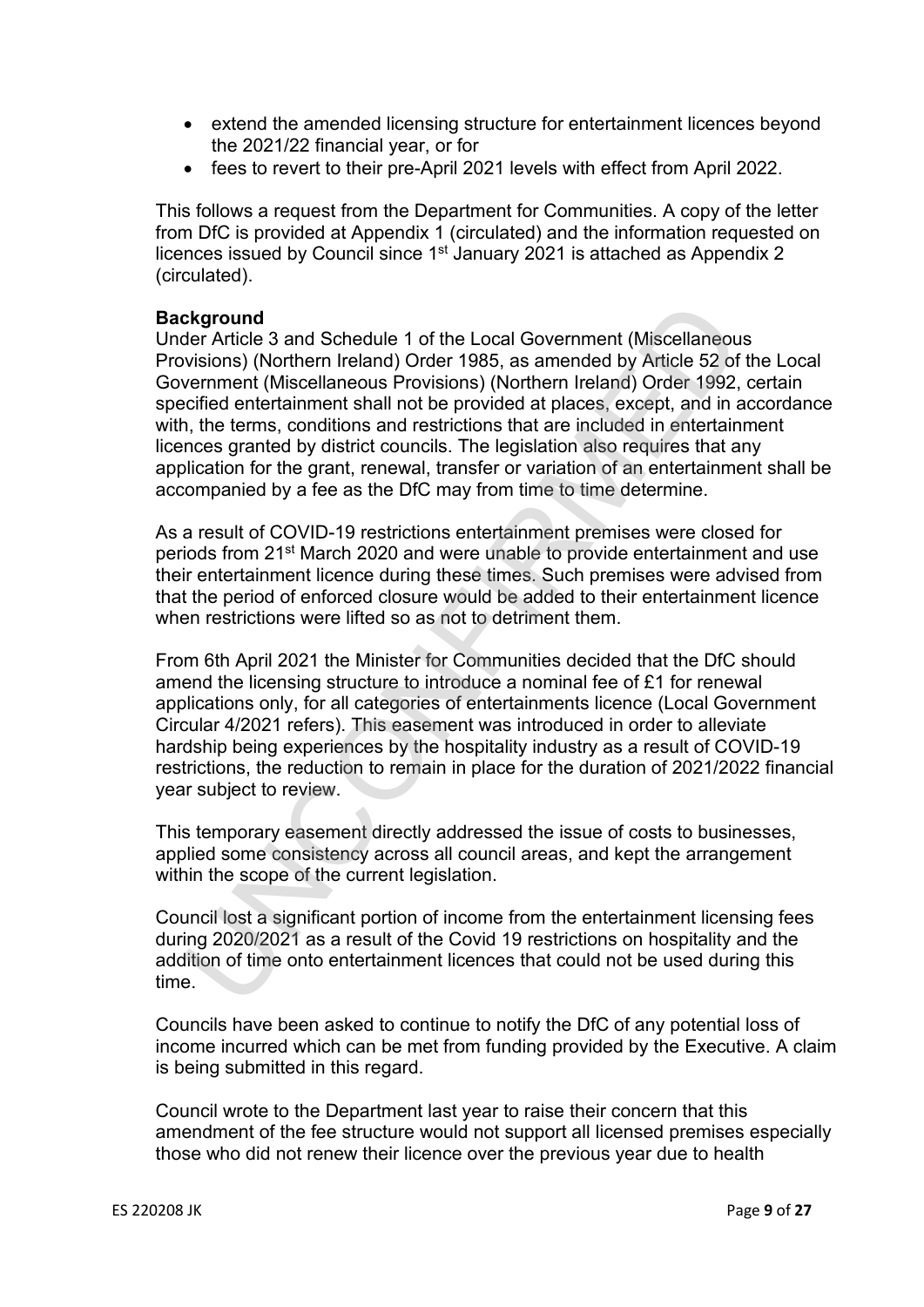restrictions. It was requested that consideration be given to extending this licence fee to cover those premises if they wish to renew their licence in the coming year.

#### **Current Arrangements**

Under the Order a premise must apply for the renewal of their licence before the expiry of the current licence, otherwise their application will be for the grant of a new licence and not a renewal.

#### **Options**

4.1 Extend the amended entertainment licensing fee structure of a nominal £1 for renewal applications for all categories of entertainment licences beyond 31st March 2022.

4.2 Entertainment licence fees to revert to their pre-April 2021 levels with effect from 1st April 2022.

**It is recommended** that the Environmental Services Committee consider reverting to the pre-April 2021 entertainment licence fee structure with effect from 1<sup>st</sup> April 2022.

**It is recommended** that Council responds to DfC with the preferred option pending full Council approval due to submission time constraints.

In response to questions from Elected Members the Director of Environmental Services confirmed there was no indication from Department for Communities to provide further grants during the next financial year. The Director of Environmental Services also confirmed the amount received by Council in fees for Entertainment Licences. Extend the amended entertainment licensing fee structure of a nom<br>
Extend the amended entertainment licenses beyonc<br>
exval applications for all categories of entertainment licences beyonc<br>
22.<br>
22.<br>
Entertainment licence f

The (Temporary) Head of Health and Built Environment referred to the report to confirm the figures from the Entertainment Licences which have been issued since January 2021 to date.

Proposed by Councillor McLean Seconded by Councillor McQuillan and

**AGREED** – to recommend that Council approve option 4.2 - Entertainment licence fees to revert to their pre-April 2021 levels with effect from 1<sup>st</sup> April 2022; that Council responds to DfC with the preferred option pending full Council approval due to submission time constraints.

# **7. PAVEMENT CAFE LICENCE SCHEME**

Report, previously circulated, presented by the Director of Environmental Services.

# **Purpose of Report**

The purpose of this report is to provide an update on Pavement Café Licensing and for Council to consider and agree the fees and process for Pavement Café Licences during 2022/23.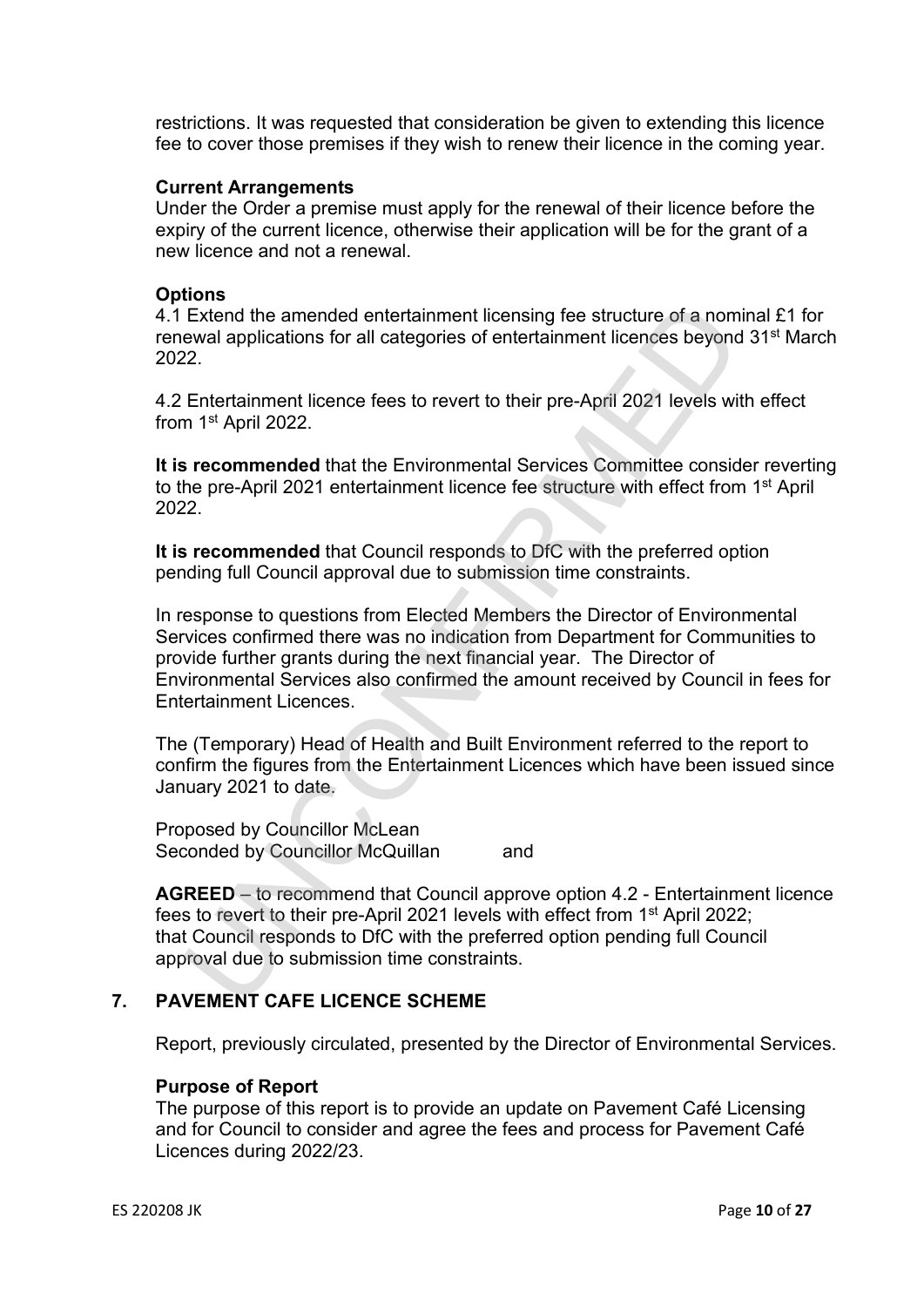## **Background**

Further to committee report ES210309 and CM210330 members will be aware that Council agreed the following in relation to Pavement Café Licensing:

- Pavement café licence fees would be waived from 1<sup>st</sup> April 2021 to 31<sup>st</sup> March 2022 to assist the recovery of the hospitality sector from the covid 19 pandemic.
- Legal proceedings for breaches of pavement café licencing legislation detected during the period 1st July 2020 to 31st December 2020 were withdrawn so as not to impose an additional burden on businesses as a result of the covid 19 pandemic.
- In future traders that continued to offer outdoor spaces and had not submitted a valid application for a pavement café licence within 8 weeks of detection would be subject to Council's enforcement policy

A streamlined process was subsequently implemented for the issue of temporary pavement café licences working in conjunction with Department for Infrastructure, Planning Service and PSNI.

To obtain a temporary pavement café licence a business operator is required to complete and submit an application form, a risk assessment, scale plans of the proposed area to be used and confirm valid public liability insurance. These are then scrutinised by DfI to make an informed judgement on separation distances from road junctions, street furniture, etc, to ensure that there is adequate circulation space for all pedestrians. Any applicable social distancing requirements are also required to be met. ordected daring the present of the court of the contract control and the provident and subsidiary is result of the covid 19 pandemic.<br>
In future traders hat continued to offer outdoor spaces and had not subsidiary and a su

A revised application form flowchart and information pack was posted on Council's website and all business that had previously been identified as utilising additional outdoor space were contacted.

The Department will seek the loss of income to be offset as a result of the waiving of fees via any available covid funding from the Executive.

Council Officers monitor the use of outdoor space by businesses for customer use across the borough and work with applicants to ensure all necessary supporting documentation is provided to enable a determination to be made Operators can continue to trade whilst valid applications are considered.

Traders who continued to offer outdoor seating spaces and failed to submit a valid application for a pavement café licence are now subject to Councils graduated enforcement policy.

#### **Licences**

Seventeen valid applications have been received, processed and temporary pavement café licences issued.

#### **Enforcement**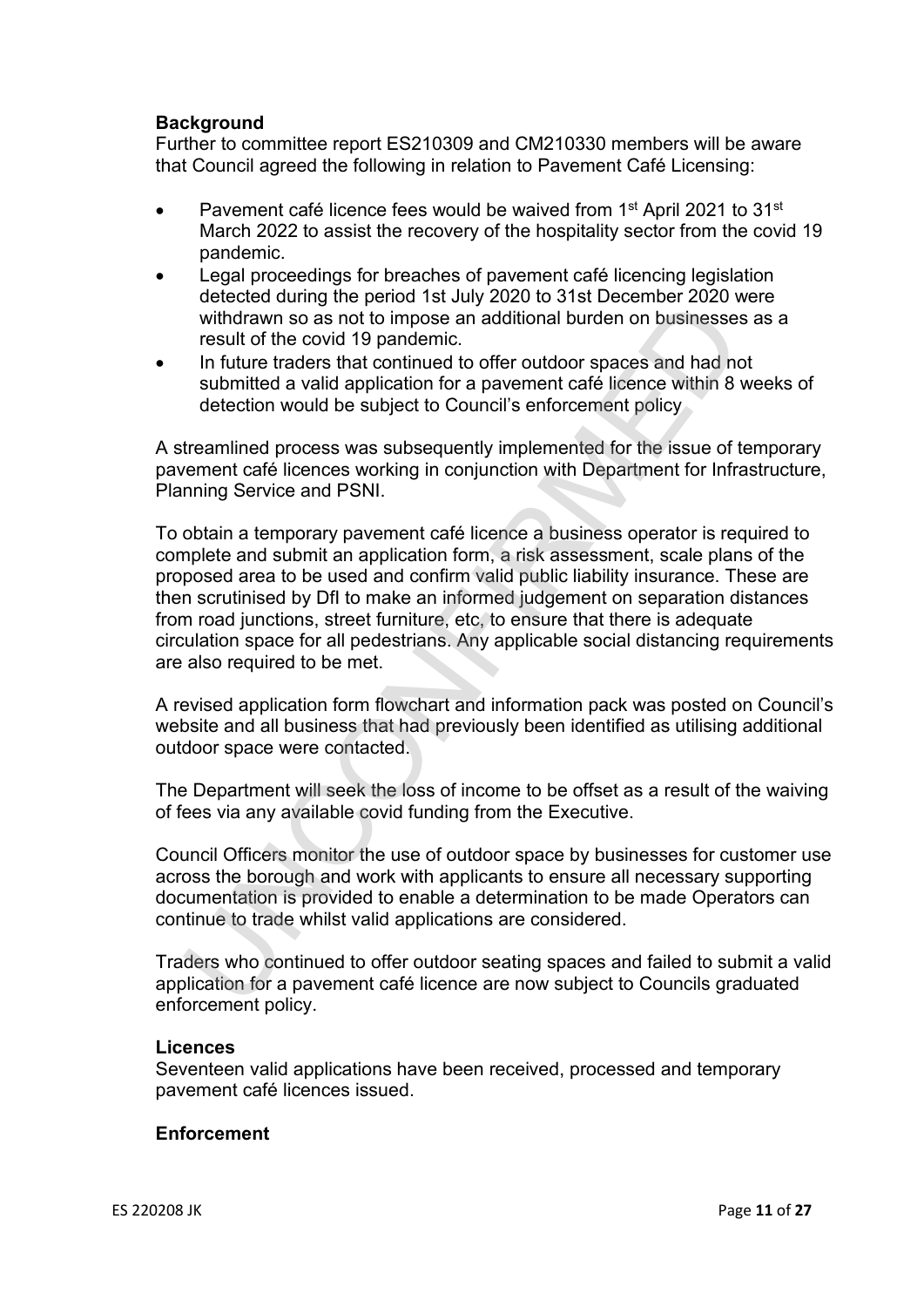Sixteen premises contacted did not complete the licence application process. Enforcement files have been prepared for these non-compliant premises and referred to Council's legal services.

Enforcement files have been prepared in respect of two premises for noncompliance with licence conditions and referred to Council's legal services.

### **Options**

Option 1 - Extend the streamlined temporary pavement café licence application and continue to waive the fee for licence applications and renewals from 1st April 2022 to 31st March 2023 with any licence issued during the period to have an expiry date of 31<sup>st</sup> March 2023.

Option 2 – Revert to the pre- April 2021 pavement café licence application procedure and fee structure below previously set by Council:

- Application for Grant of 3 years Pavement Café Licence £375.00
- Application for Renewal of 3 years Pavement Café Licence £285.00
- Application for a Variation of Pavement Café Licence No Charge

**It is recommended** that Council consider reverting to the pre-April 2021 pavement licence café application procedure and fee structure.

In response to questions from Elected Members the Director of Environmental Services advised that traders experiencing difficulties should contact the (Temporary) Head of Health and Built Environment in order to find a way to assist them. Incordinue to waive the fee for licence applications and renewals from<br>the continue to waive the fee for licence applications and renewals from<br>tyi date of 31st March 2023 with any licence issued during the period to hast<br>

Proposed by Alderman Boyle Seconded by Councillor McQuillan and

**AGREED** – to recommend that Council approve Option 2 – Revert to the pre- April 2021 pavement café licence application procedure and fee structure below previously set by Council:

- Application for Grant of 3 years Pavement Café Licence £375.00
- Application for Renewal of 3 years Pavement Café Licence £285.00
- Application for a Variation of Pavement Café Licence No Charge

# **8. UPDATE TO PERSONS APPOINTED AS PUBLIC ANALYST**

Report, previously circulated, presented by the Director of Environmental Services.

#### **Background**

Eurofins Food Testing Ireland Limited (EFTI Ltd) are contracted to provide Public Analyst Services for the 11 Northern Ireland Councils. Due to changes in personnel at EFTI Ltd it is necessary to update the persons appointed as Public Analysts on behalf of Council.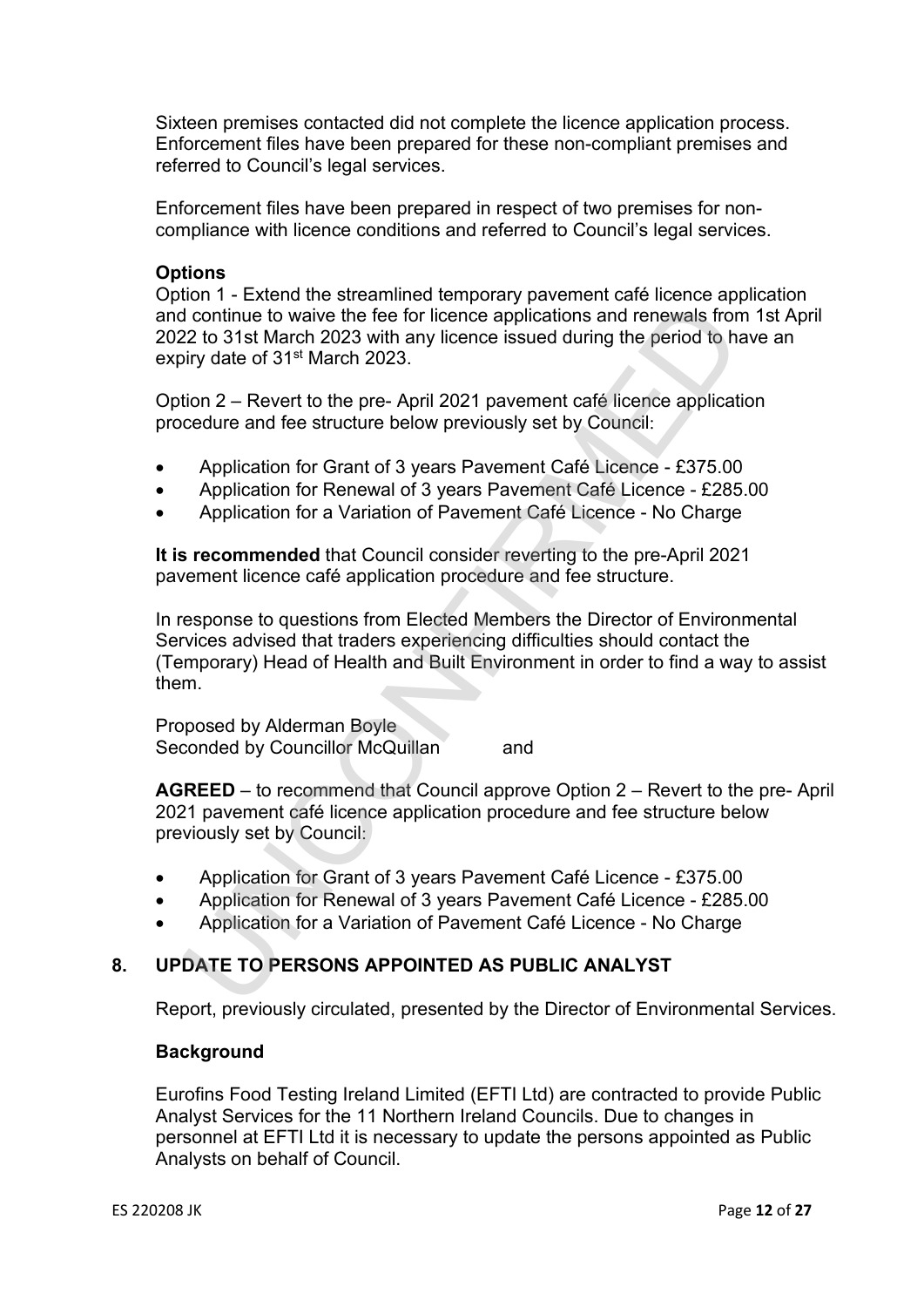Article 27 (1) of the Food Safety (NI) Order 1991 requires that the Council appoint one or more persons (Public Analyst(s)) to act as Analyst(s) within the district of the Council. Furthermore the Framework Agreement\* (Chapter 2, para 12.8), states that Causeway Coast and Glens Borough Council shall ensure that a Food Analyst is appointed to carry out examinations and analyses of food samples. In making these appointments, all relevant legal requirements and Codes of Practice shall be satisfied.

The qualifications required by Analysts are set out in the Food Safety (Sampling and Qualifications) Regulations (NI) 2013. The Environmental Health Department is satisfied that the following persons, who are employed by Eurofins Food Testing Ireland Limited, fulfil the requirements of the Regulations for appointment as Public Analysts on behalf of the Council:

**Duncan Kenelm Arthur** BSc, MChemA, CChem, MRSC **Nigel Kenneth Payne** MSc, MChemA, CChem, MRSC **Lilian Emma Jane Downie** MChem, MChemA, CChem, MRSC **Michelle Evans** BSc, MChemA, CChem, MRSC **Donna Hanks** BSc, MChemA, MRSC **Mary Butts** MSc MChemA MRSC I Qualifications) Regulations (NI) 2013. The Environmental Health D<br>and Qualifications) Regulations (NI) 2013. The Environmental Health D<br>attaffied that the following persons, who are employed by Eurofins Fo<br>and Limited, f

#### **Recommendation**

Appoint the above persons as Public Analysts to Council under Article 27 (1) of the Food Safety (NI) Order 1991.

Proposed by Councillor McLean Seconded by Councillor Hunter and

**AGREED** – to recommend that Council Appoint the above persons as Public Analysts to Council under Article 27 (1) of the Food Safety (NI) Order 1991.

### **9. UPDATED SERVICE LEVEL AGREEMENT WITH DRINKING WATER INSPECTORATE**

Report, previously circulated, presented by the Director of Environmental Services.

#### **Purpose of Report**

The purpose of this report is to consider and agree an updated Service Level Agreement with the Drinking Water Inspectorate.

#### **Background**

This recently updated agreement outlines the arrangement between the Drinking Water Inspectorate for Northern Ireland and Causeway Coast & Glens Borough Council. Council is appointed as a competent person, for the purposes of undertaking on behalf of the DWI, risk assessments and sampling of private water supplies under The Private Water Supplies Regulations (Northern Ireland) 2009 (as amended). The updated Service Level Agreement may be found at Appendix 1 (circulated) to this report.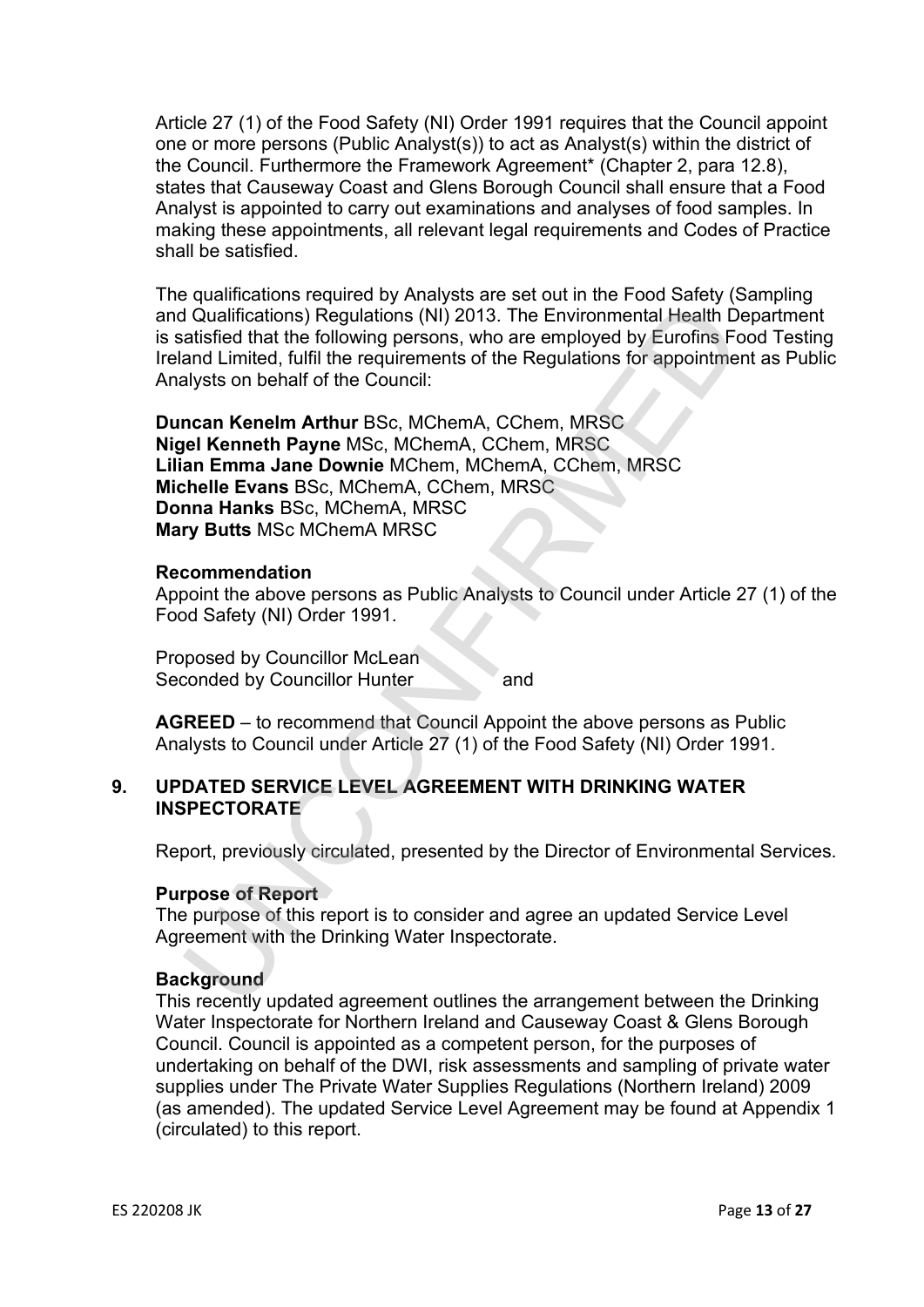The '*Drinking water and health: a guide for public and environmental health professionals and for those in the water industry in Northern Ireland'*, produced by the Drinking Water and Health Liaison Group outlines the roles and responsibilities of the key partner organisations and provides the basis for this agreement.

With respect to Council this includes:

- Private Supplies Registration
- Private Supplies Risk Assessment (including reviews)
- Private Supplies Sampling
- Private Supplies Investigations
- Private Supplies Training / Competency

Annex A to the Service Level Agreement identifies the specific roles of Council and the Drinking Water Inspectorate; Annex B, a sample authorisation document; Annex C, the fees to be paid by Drinking water Inspectorate to Council for the services provided and Appendix 1 (circulated), the Data Processing Contract. Private Supplies Sampling<br>Private Supplies Sampling<br>Private Supplies Fraining / Competency<br>Private Supplies Training / Competency<br>Private Supplies Training / Competency<br>He the Drinking Water Inspectorate: Annex B, a sample

The Agreement shall take effect from the date of signature by both parties and shall remain in force for a period of two years. At the expiry of the two-year period, the parties may agree to extend the SLA on a bi-annual basis thereafter.

**It is recommended** that the Service Level Agreement and Data Processing Contract be signed on behalf of Causeway Coast and Glens Borough Council by the Head of Health and Built Environment and returned to the Drinking Water Inspectorate.

Proposed by Councillor Hunter Seconded by Councillor MA McKillop and

**AGREED** – to recommend that the Service Level Agreement and Data Processing Contract be signed on behalf of Causeway Coast and Glens Borough Council by the Head of Health and Built Environment and returned to the Drinking Water Inspectorate.

#### **10. DELEGATE AUTHORITY TO OFFICERS SO THEY CAN APPROVE THE NEW NATURAL GAS AND ELECTRIC CONTRACTS COMMENCING 1ST APRIL 2022**

Report, previously circulated, presented by the Director of Environmental Services.

#### **Purpose of Report**

Officers seek the delegated authority from Members to approve the new natural gas and electric contracts within 24 hours of receipt of tender in order for suppliers to hold and maintain their prices.

#### **Background**

NI Councils (10 off) are currently working together to tender for the next round of renewal of the main energy contracts.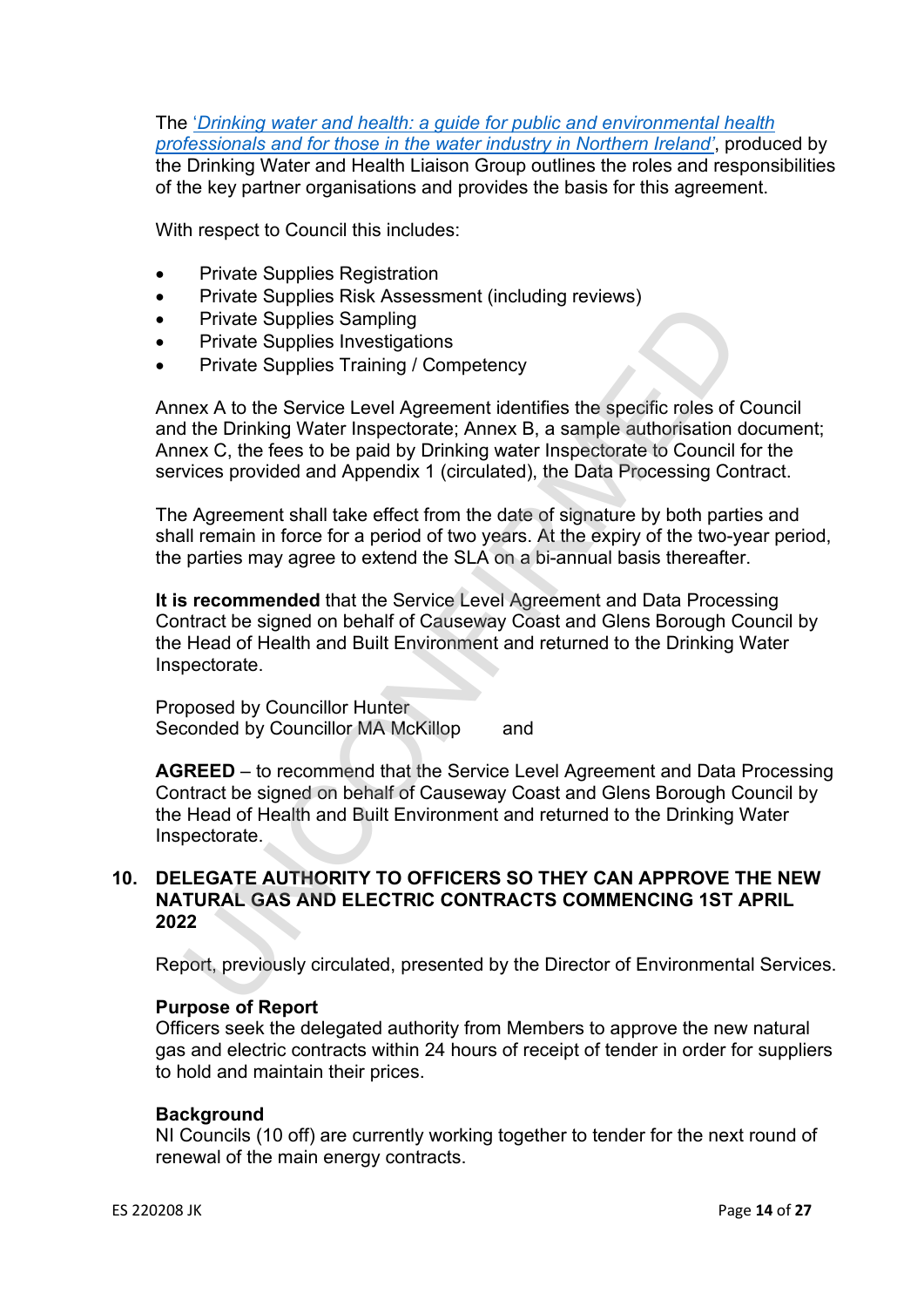- 1. Natural Gas Lot 1 Contract Sites, Lot 2 Tariff Sites, and
- 2. Power Lot 1 non half-hourly meters NONHH, Lot 2 half-hourly meters HH.

Officers plan to issue both tenders to suppliers in early February 2020, to be returned late February 2022.

Normally, suppliers would hold their prices for 5 days but they have advised Councils that they can only hold the tendered prices for 24 hours max due to the lack of liquidity in the volatile energy market.

Note, if the normal protocol is followed in that an E.S. Committee report is waiting for full Council ratification, suppliers will build in a substantial margin to allow for this time risk. E. If the normal protocol is followed in that an E.S. Committee report<br>full Council ratification, suppliers will build in a substantial margin to<br>time risk.<br>eparate report item for information have already been presented w

A separate report item for information have already been presented which updated Members on Energy market volatility (link provided in report).

Appendix A (circulated) provides Members with an update on Energy Managers Forum procurement process for purchasing electricity and gas contracts for NI Councils which are due to commence 1st April 2022.

**It is recommended** that Members grant delegated authority to Officers to approve the new natural gas and electric contracts within 24 hours of receipt of tender prices.

Councillor Hunter requested the Director of Environmental Services look into Council facilities that use both gas and oil in order to make savings for Council.

Proposed by Councillor McLean Seconded by Councillor Hunter and

**AGREED** – to recommend that Council grant delegated authority to Officers to approve the new natural gas and electric contracts within 24 hours of receipt of tender prices.

#### **11. ENTERTAINMENT LICENCE RENEWALS**

Report, previously circulated, presented as read.

#### **LOCAL GOVERNMENT (MISCELLANEOUS PROVISIONS) (NI) ORDER 1985**

#### **ENTERTAINMENT LICENCES**

The undernoted applications for an entertainments licence have been received, acknowledged and processed during the report period.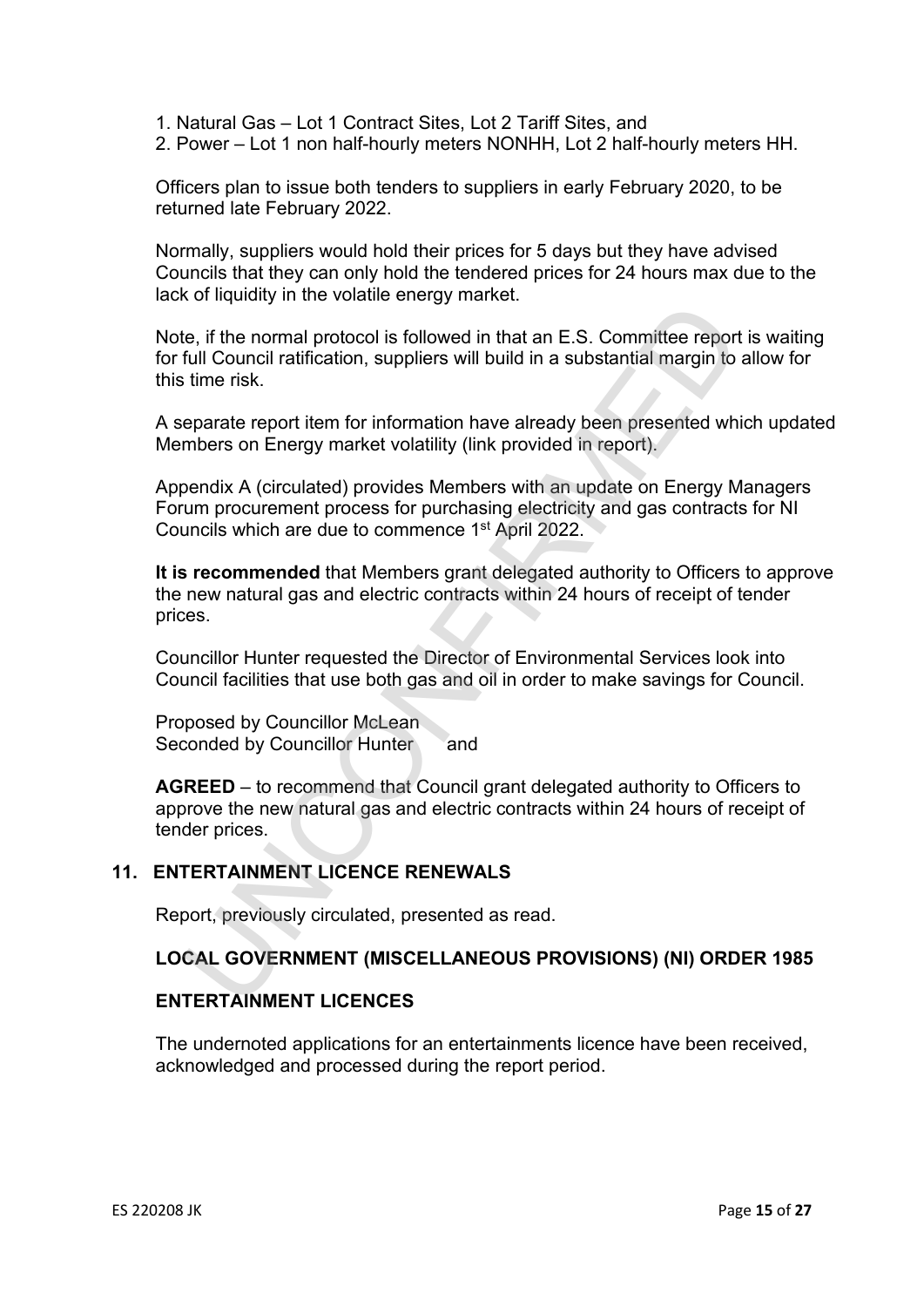| <b>Unique Reference</b>                                  | Name of Premises        |                                                                                                                                                                                                  |  |
|----------------------------------------------------------|-------------------------|--------------------------------------------------------------------------------------------------------------------------------------------------------------------------------------------------|--|
| Number                                                   |                         |                                                                                                                                                                                                  |  |
| <b>EL046</b>                                             |                         | Garvagh Sports & Social Club                                                                                                                                                                     |  |
| EL341                                                    |                         | <b>Owens Bar</b>                                                                                                                                                                                 |  |
| EL334                                                    |                         | <b>Ballykelly Presbyterian Church Hall</b>                                                                                                                                                       |  |
| EL406                                                    |                         | Murphy's Bar                                                                                                                                                                                     |  |
| EL332                                                    |                         | St Peter's Hall                                                                                                                                                                                  |  |
| EL317                                                    |                         | Crowbar@function Room                                                                                                                                                                            |  |
| EL003                                                    |                         | Aghadowey Presbyterian Church Hall                                                                                                                                                               |  |
| EL033                                                    |                         | <b>Cromore Halt</b>                                                                                                                                                                              |  |
| <b>EL070</b>                                             |                         | The Old Point Inn                                                                                                                                                                                |  |
| EL284                                                    |                         | The Gawn Inn                                                                                                                                                                                     |  |
| EL058                                                    |                         | Kilrea Orange Hall                                                                                                                                                                               |  |
| EL083                                                    |                         | Portstewart Royal British Legion                                                                                                                                                                 |  |
| <b>EL297</b>                                             |                         | Hilltop Holiday Park - The Hub                                                                                                                                                                   |  |
| EL221                                                    |                         | <b>Ballymaconnelly Hall</b>                                                                                                                                                                      |  |
| <b>EL086</b>                                             |                         | <b>Portrush Atlantic Hotel</b>                                                                                                                                                                   |  |
| <b>PETROLEUM SPIRIT LICENCES</b>                         |                         | <b>PETROLEUM (REGULATION) ACTS 1929 AND 1937</b><br>The undernoted applications for renewal of petroleum spirit licence have be<br>eceived, acknowledged and processed during the report period. |  |
| Licence                                                  | <b>Name of Premises</b> |                                                                                                                                                                                                  |  |
| No:                                                      |                         |                                                                                                                                                                                                  |  |
| <b>PL048</b>                                             | <b>Bush Fuels</b>       |                                                                                                                                                                                                  |  |
| <b>PL008</b>                                             |                         | <b>Kilrea Service Station</b>                                                                                                                                                                    |  |
| <b>PL021</b>                                             | Eurospar Garvagh        |                                                                                                                                                                                                  |  |
| <b>OCIETY LOTTERY REGISTRATIONS</b>                      |                         | Report, previously circulated, presented as read.                                                                                                                                                |  |
| THE BETTING, GAMING, LOTTERIES AND AMUSEMENTS (NI) ORDER |                         |                                                                                                                                                                                                  |  |

# **12. PETROLEUM SPIRIT LICENCE RENEWALS**

# **PETROLEUM (REGULATION) ACTS 1929 AND 1937**

# **PETROLEUM SPIRIT LICENCES**

The undernoted applications for renewal of petroleum spirit licence have been received, acknowledged and processed during the report period.

| Licence      | Name of Premises       |  |
|--------------|------------------------|--|
| No:          |                        |  |
| <b>PL048</b> | <b>Bush Fuels</b>      |  |
| <b>PL008</b> | Kilrea Service Station |  |
| <b>PL021</b> | Eurospar Garvagh       |  |

# **13. SOCIETY LOTTERY REGISTRATIONS**

# **THE BETTING, GAMING, LOTTERIES AND AMUSEMENTS (NI) ORDER 1985**

# **REGISTRATION OF A SOCIETY**

The undernoted application for society lottery registration has been received, acknowledged and processed during the report period.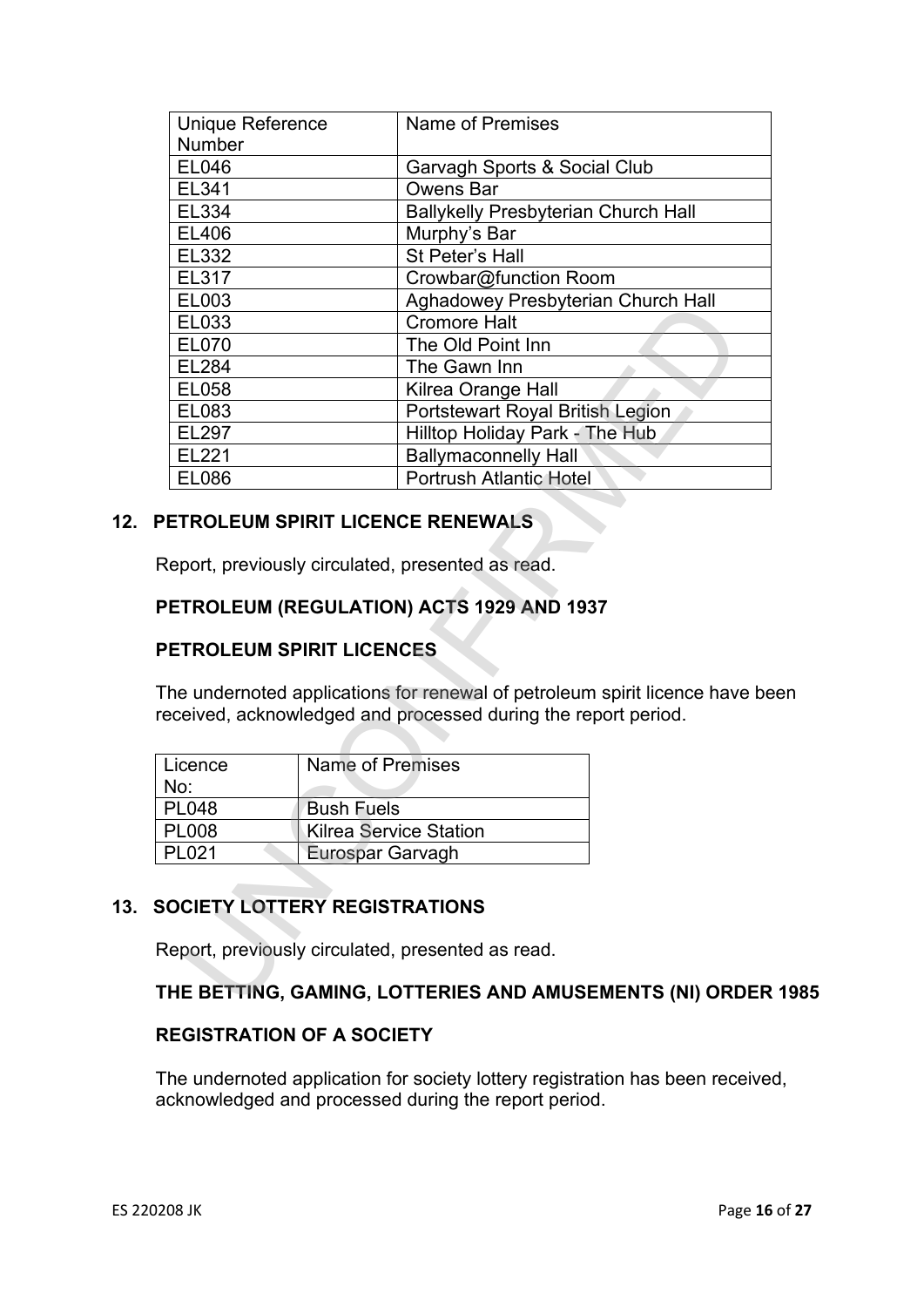| <b>Registration</b><br>No: | <b>Name of Society</b>                |
|----------------------------|---------------------------------------|
| <b>SL004</b>               | Mother Goose & Jack Horner Playgroups |

# **14. STREET TRADING LICENCE RENEWALS**

Report, previously circulated, presented as read.

# **STREET TRADING (NI) ACT 2001**

| Unique                                              | acknowledged and processed during the report period.<br>Applicant                                     | Type of         | Commodity                      | Location                                                                      |
|-----------------------------------------------------|-------------------------------------------------------------------------------------------------------|-----------------|--------------------------------|-------------------------------------------------------------------------------|
| Reference<br>Number                                 |                                                                                                       | Licence         |                                |                                                                               |
| <b>MST 010</b>                                      | Patrick Joseph<br><b>Mullan</b>                                                                       | <b>Mobile</b>   | Ice Cream                      | Borough of<br>Causeway<br>Coast and<br>Glens.                                 |
|                                                     |                                                                                                       |                 |                                |                                                                               |
|                                                     | <b>LICENCES ISSUED UNDER DELEGATED AUTHORITY</b><br>Report, previously circulated, presented as read. |                 |                                | The below licence was issued under Delegated Authority during the last report |
|                                                     | Local Government (Miscellaneous Provisions) (NI) Order 1985                                           |                 |                                |                                                                               |
|                                                     | PIERCING/TATTOOING/SEMI-PERMANENT SKIN-<br>COLOURING/ELECTROLYSIS                                     |                 |                                | ARTICLES 13 &14, PRACTICE OF ACUPUNCTURE/BUSINESS OF COSME                    |
| beriod:<br><b>Unique Reference</b><br><b>Number</b> |                                                                                                       | <b>Premises</b> | Type of<br><b>Registration</b> |                                                                               |

# **15. LICENCES ISSUED UNDER DELEGATED AUTHORITY**

# **Local Government (Miscellaneous Provisions) (NI) Order 1985**

ARTICLES 13 &14, PRACTICE OF ACUPUNCTURE/BUSINESS OF COSMETIC PIERCING/TATTOOING/SEMI-PERMANENT SKIN-COLOURING/ELECTROLYSIS

| Unique Reference<br><b>Number</b> | <b>Premises</b>       | Type of<br><b>Registration</b> |
|-----------------------------------|-----------------------|--------------------------------|
| CP/01/21                          | Superdrug<br>Limavady | <b>Cosmetic Piercing</b>       |

# **16. THE HEALTH (MISCELLANEOUS PROVISIONS) ACT (NORTHERN IRELAND) 2016**

Report, previously circulated, presented as read.

#### **Purpose of Report**

The purpose of this report is to advise Council of new legislative requirements in relation to age restrictions on the sale of nicotine inhaling products.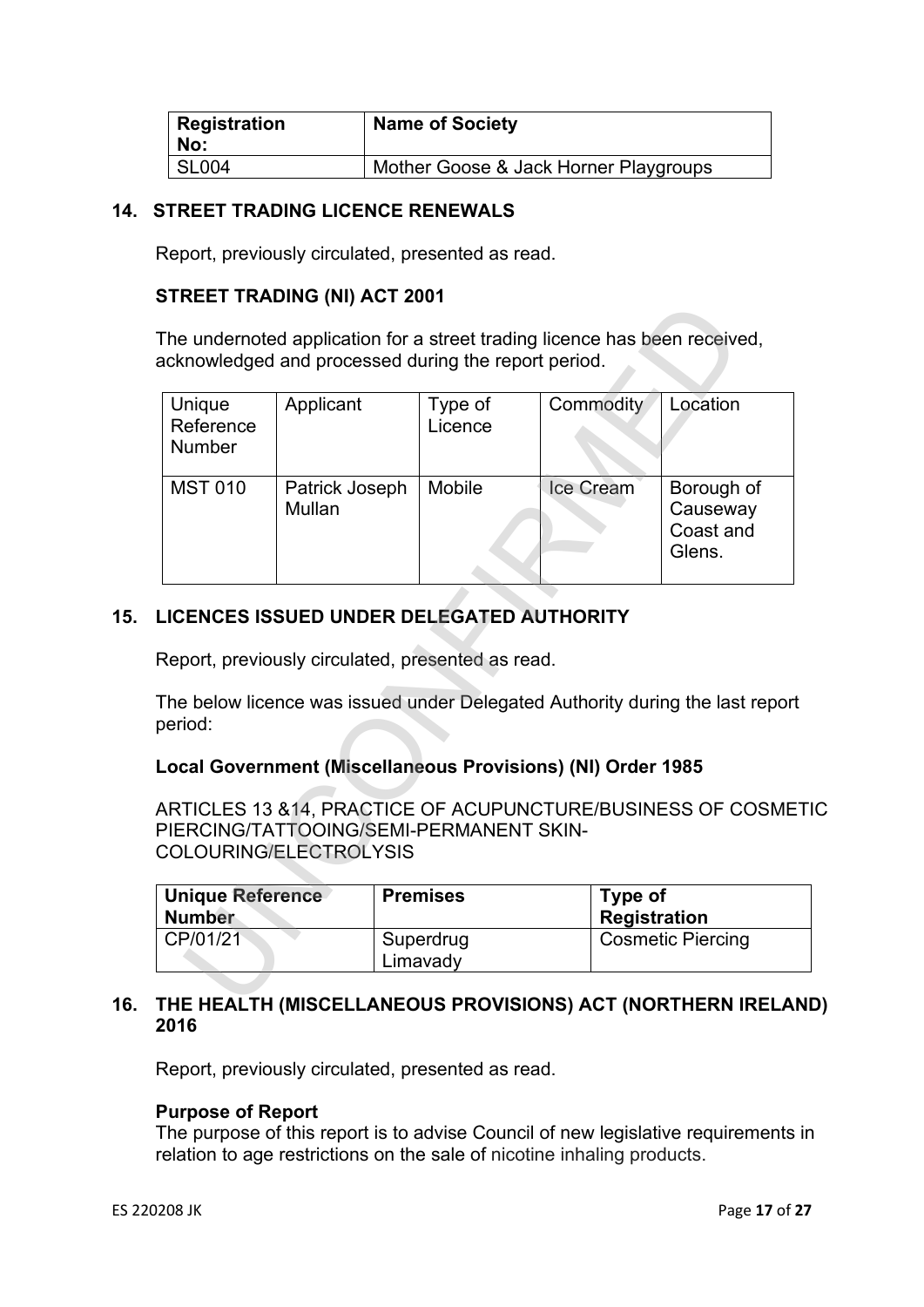# **Background**

Nicotine is highly addictive and, according to the World Health Organisation, exposure to nicotine whilst still in adolescence can lead to long-term consequences for brain development. In addition to the potential long-term health implications of e-cigarette use by teenagers, there are also concerns that they may act as a gateway into smoking.

#### **Legislation and Offences**

From 1st February 2022 under the Health (Miscellaneous Provisions) Act (Northern Ireland) 2016:

- it will be an offence for a retailer to sell nicotine inhaling products (including ecigarettes/ vapes) to anyone under the age of 18. This includes e-cigarette/ vaping device refill containers
- It will be an offence for an adult to buy, or try to buy, any tobacco products or, from 1 February 2022, nicotine inhaling products (including e-cigarettes/ vapes) on behalf of someone under the age of 18 (known as proxy purchasing). International Packing and the method of the new regulation.<br>
Example the new regulator of the new regulators and encoded to the new regulator of the cigarettes/vapes) to any<br>
une under the age of 18. This includes evapore

### **Penalties**

A fixed penalty may be issued in respect of the above offences. Amounts and maximum fines are detailed below:

- selling nicotine inhaling products to a person under the age of 18 a fixed penalty of £250, or maximum fine of £5,000 if prosecuted and convicted by a court.
- an adult buying, or attempting to buy nicotine inhaling products on behalf of a person under the age of 18 - a fixed penalty notice of £250, or a maximum fine of £5,000 if prosecuted and convicted by a court

Councils are responsible for providing advice and enforcing the tobacco and nicotine inhaling product age of sale restrictions in respect of retailers in N.I.

The Environmental Health Department have written to 135 retailers across the Borough to prepare them for the introduction of the new legislation.

The Public Health Agency has implemented a mass media campaign to increase awareness and encourage support for the new regulations.

# **17. THE SMOKE-FREE (PRIVATE VEHICLES) REGULATIONS (NI) 2021**

Report, previously circulated, presented as read.

# **Purpose of Report**

The purpose of this report is to advise Council of new legislative requirements in relation to smoking in private vehicles with children and young people present.

#### **Background**

Existing smoke free law is being extended to protect children and young people from the harm to their health caused by exposure to second-hand smoke in vehicles.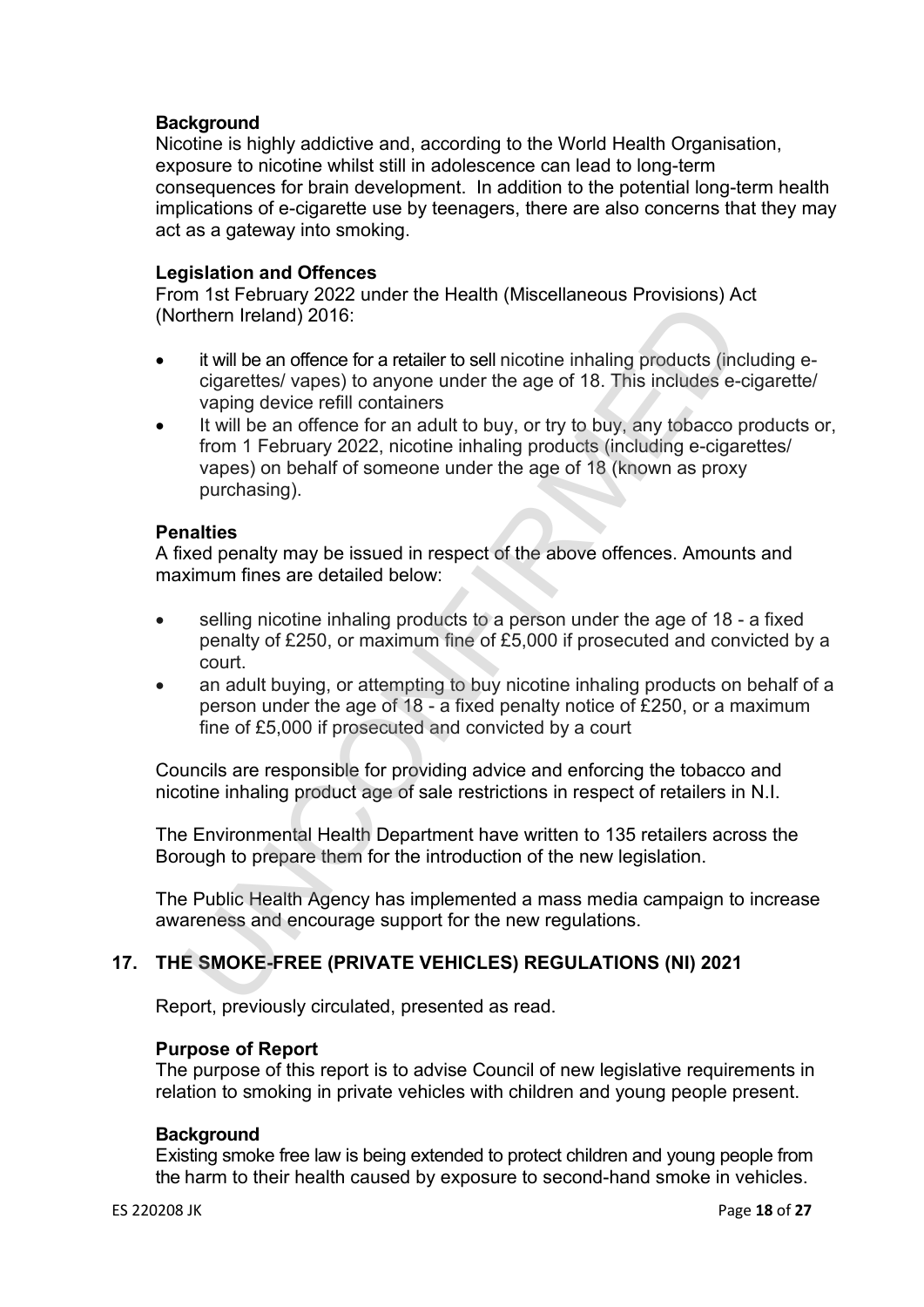Smoking is the single greatest cause of preventable illness and premature death in Northern Ireland. Exposure to second-hand smoke damages the health of others, particularly children, who breathe more rapidly and inhale more pollutants per pound of body weight than adults.

#### **Legislation and Offences**

The Smoke-free (Private Vehicles) Regulations (NI) 2021 amend the Smoke-free (Exemptions, Vehicles, Penalties and Discounted Amounts) Regulations (NI) 2007 to prohibit any person from smoking in any enclosed private vehicle when another person under the age of 18 years old is present inside the vehicle.

The requirement applies to the driver and any passengers and to both moving and stationary vehicles. Electronic cigarettes and nicotine vaporisers are not included within the definition of smoking.

From 1<sup>st</sup> February 2022 it will therefore be an offence:

- for someone to smoke in a private vehicle with someone under age 18 present; and
- for a driver not to stop someone smoking in a private vehicle with someone under age 18 present

### **Penalties**

A fixed penalty may be issued in respect of the above offences. Amounts and maximum fines are detailed below:

- Smoking in a private vehicle with someone under the age of 18 present fixed penalty notice of £50 (reduced to £30 if paid within 15 days) for the person smoking or a maximum fine of £1,000 if prosecuted and convicted by a court.
- A driver permitting smoking in a smoke-free private vehicle with someone under the age of 18 present - fixed penalty notice of £50 for the driver, or a maximum fine of £2,500 if prosecuted and convicted by a court.

A dual enforcement role between district councils and PSNI is being adopted in relation to the Regulations. The Police have a key role in detecting and dealing with offences against this legislation as they have existing powers to stop moving vehicles and are able to enforce this legislation as part of their usual road safety responsibilities, which include the proper use of child car seats, seat belts and mobile phones. minitive and the between district counters are between the properties when distributed with interest the separation of the separation of the separation of the separation of smoking. The requirement applies to the driver an

District councils also have responsibilities and powers to appoint authorised officers to deal with individual offences when discovered or reported to them and to generally support the building of compliance through information and advice campaigns as well as by working alongside the police in taking targeted enforcement measures.

The Public Health Agency has implemented a mass media campaign to increase awareness and encourage support for the new regulations.

# **18. PRIVATE CONTRACTOR LITTER ENFORCEMENT STATISTICS (WISE)**

Report, previously circulated, presented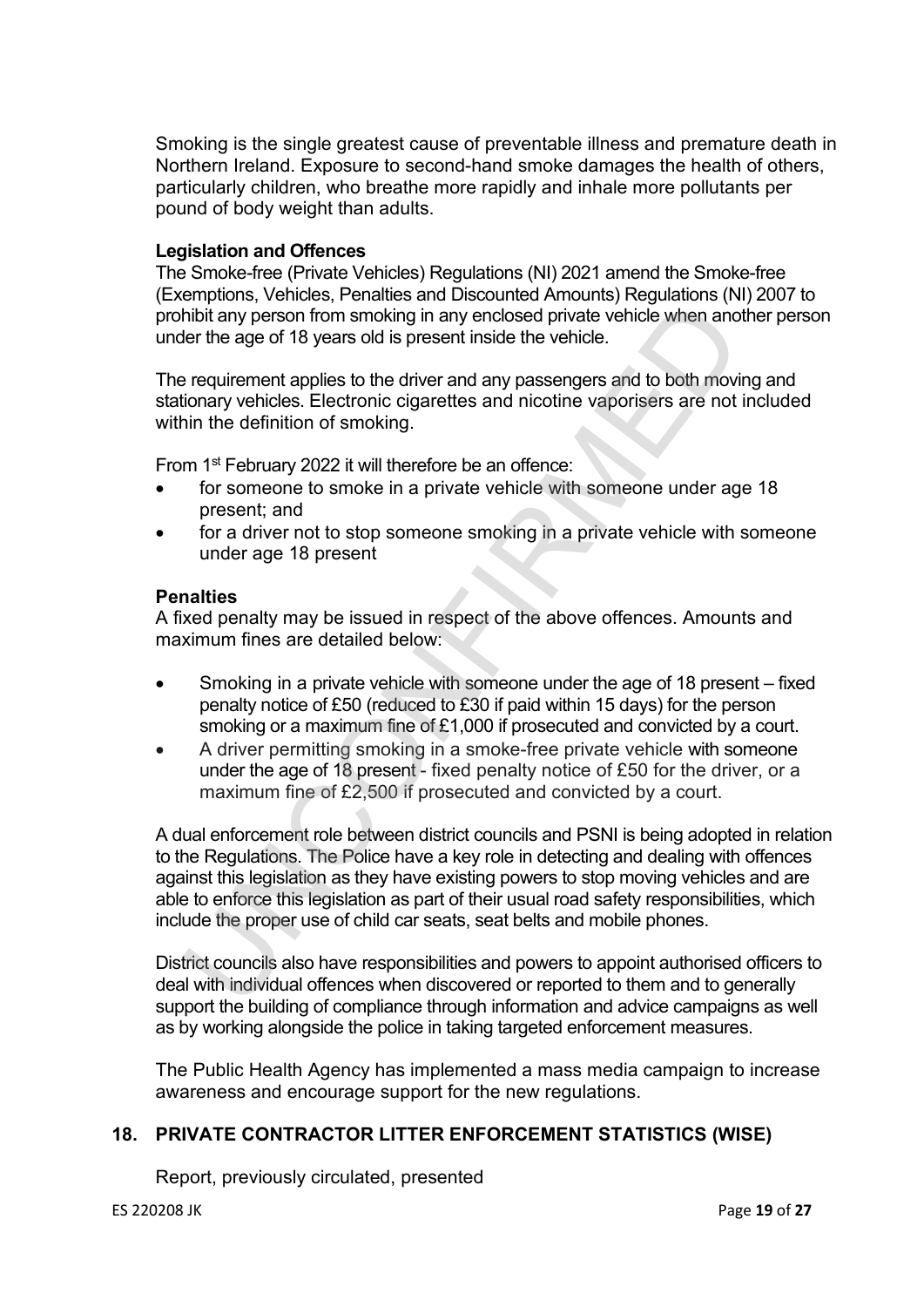### **Purpose of Report**

The purpose of this report is to update members on the private contractors first 6 months of operation.

#### **Background**

Further to report item ES210810 Item 22, members will be aware that this service commenced 2nd August 2021.

Statistical information for the period 2<sup>nd</sup> August 2021 to 31<sup>st</sup> January 2022 of operation are provided in Tables below

Table circulated to show the number of Fixed Penalties per Month (August 2021 – January 2022).

Table circulated to show the number of Fixed Penalty Notices (FPN's) Issued by Offence type (August 2021 – January 2022)

Litter Composition Report 2019/20 compiled by Keep Northern Ireland Beautiful produced a diagram (circulated) which highlights the categories of littered items and the amount of litter that could be on our streets at any one time.

Table circulated to show the number of Fixed Penalty Notices issued by town/area (August 2021 – January 2022)

Officers continue to be deployed across the Borough, 7 days per week to detect offences with the aim of reducing the amount of litter across the Borough.

Members are reminded that should they wish to accompany any of the officers on patrol to observe first-hand how they engage with the public, that may be arranged.

All those that have been given a FPN have the right of representation directly to the company to challenge the issue. Details are provided on the FPN and on the Councils website. https://www.causewaycoastandglens.gov.uk/live/health-andbuilt-environment/environment-health-and-well-being/environmental-health/litterenforcement tistical information for the period 2<sup>nd</sup> August 2021 to 31<sup>st</sup> January 20<br>
te circulated to show the number of Fixed Penalties per Month (Auguay 2022).<br>
ble circulated to show the number of Fixed Penalty Notices (FPN's) I

For those who do not have internet access an address for written representations can be provided.

Council officers will continue to work with WISE officers targeting litter hotspots and promoting anti-litter initiatives such as the Butt Ballot boxes, use of litter bins, and the Green Dog Walker scheme.

**It is recommended** that the Environmental Service Committee recommends to Council to note the above.

The Chair confirmed that during the workshop held with WISE before the Committee meeting there was no date set for future workshops.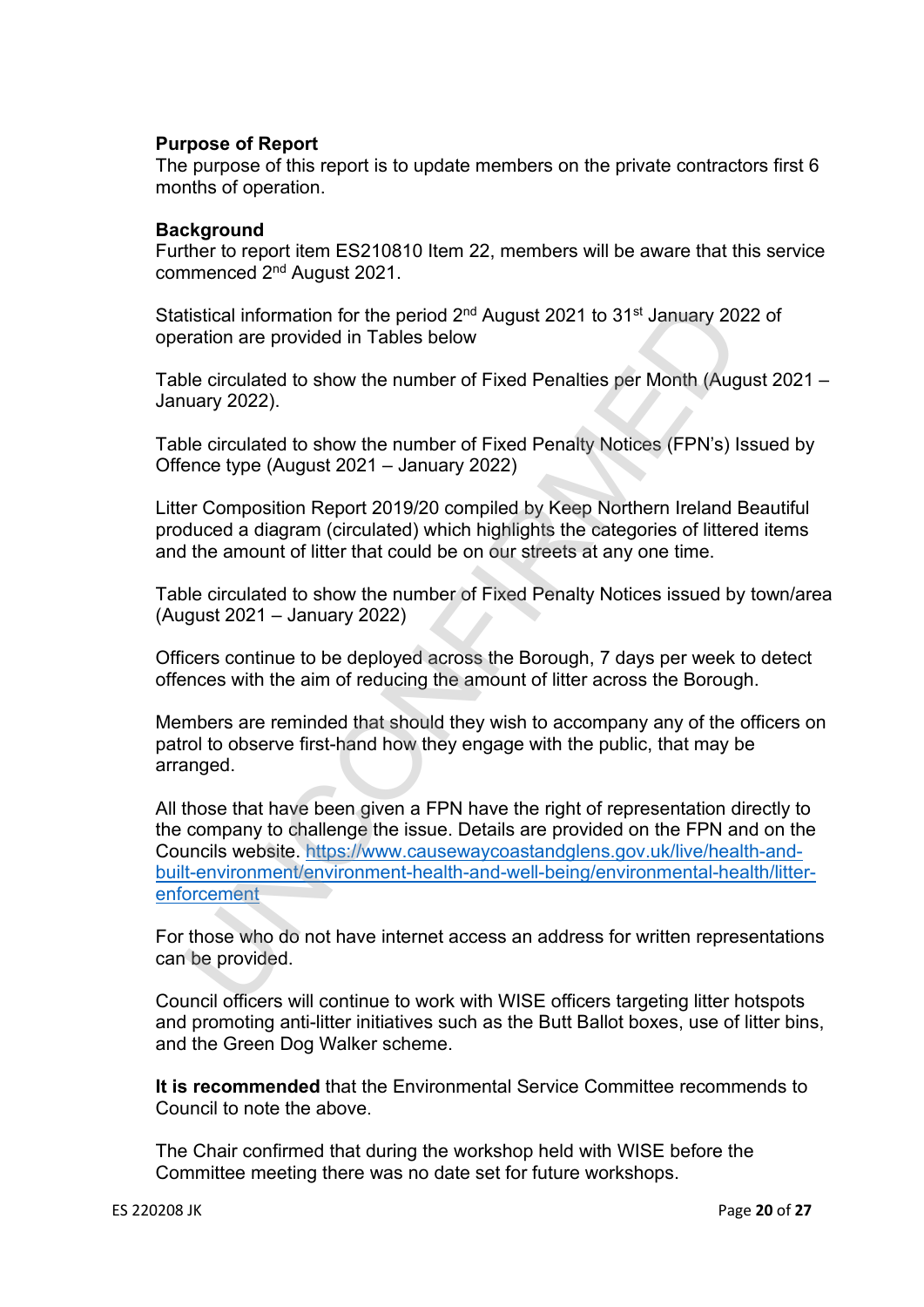Councillor McAuley considered the workshop with WISE was not beneficial as the required information was not forthcoming from WISE.

It was proposed by Councillor McAuley and seconded by Councillor McQuillan to recommend that no further workshops are organised.

Councillor Hunter considered that it would be beneficial to have another workshop in two months' time in order to view progress. She stated that during the workshop it was considered that it would be beneficial to see WISE enforcement officers move to rural and urban areas which had not been facilitated to date, especially with the time changing and longer days approaching.

#### Amendment

Proposed by Councillor Hunter Seconded by Councillor Holmes

- To recommend that a workshop is organised in two months to receive more information on how litter enforcement has been addressed in rural and urban areas where it has not been facilitated to date.

Councillor Holmes supported the amendment stating it would be beneficial to see a greater focus on addressing dog fouling and litter enforcement in public/Council areas.

In response to questions the Director of Environmental Services confirmed the number of litter wardens employed by Council, their working hours and duties. It was further confirmed the changes in staffing and working hours of WISE enforcement officers were of no additional cost to the Council. Example that a workshop is operation to the ending of the system of the system of the system with the time changing and longer days approaching. The decisily with the time changing and longer days approaching. The decisily

Councillor McAuley withdrew his proposal as other Members considered another meeting would be beneficial.

**AGREED –** to recommend that a workshop is organised in two months to receive more information on how litter enforcement has been addressed in rural and urban areas where it has not been facilitated to date

# **19. WASTE DATA RETURN JULY TO SEPTEMBER 2021 (PROVISIONAL)**

Report, previously circulated, presented as read.

#### **Purpose of Report**

The purpose of this report is to advise Members on the publication of provisional waste statistics on 27<sup>th</sup> January 2022 by the Department of Agriculture, Environment and Rural Affairs (DAERA) for the July to September 2021 reporting period.

# **Background**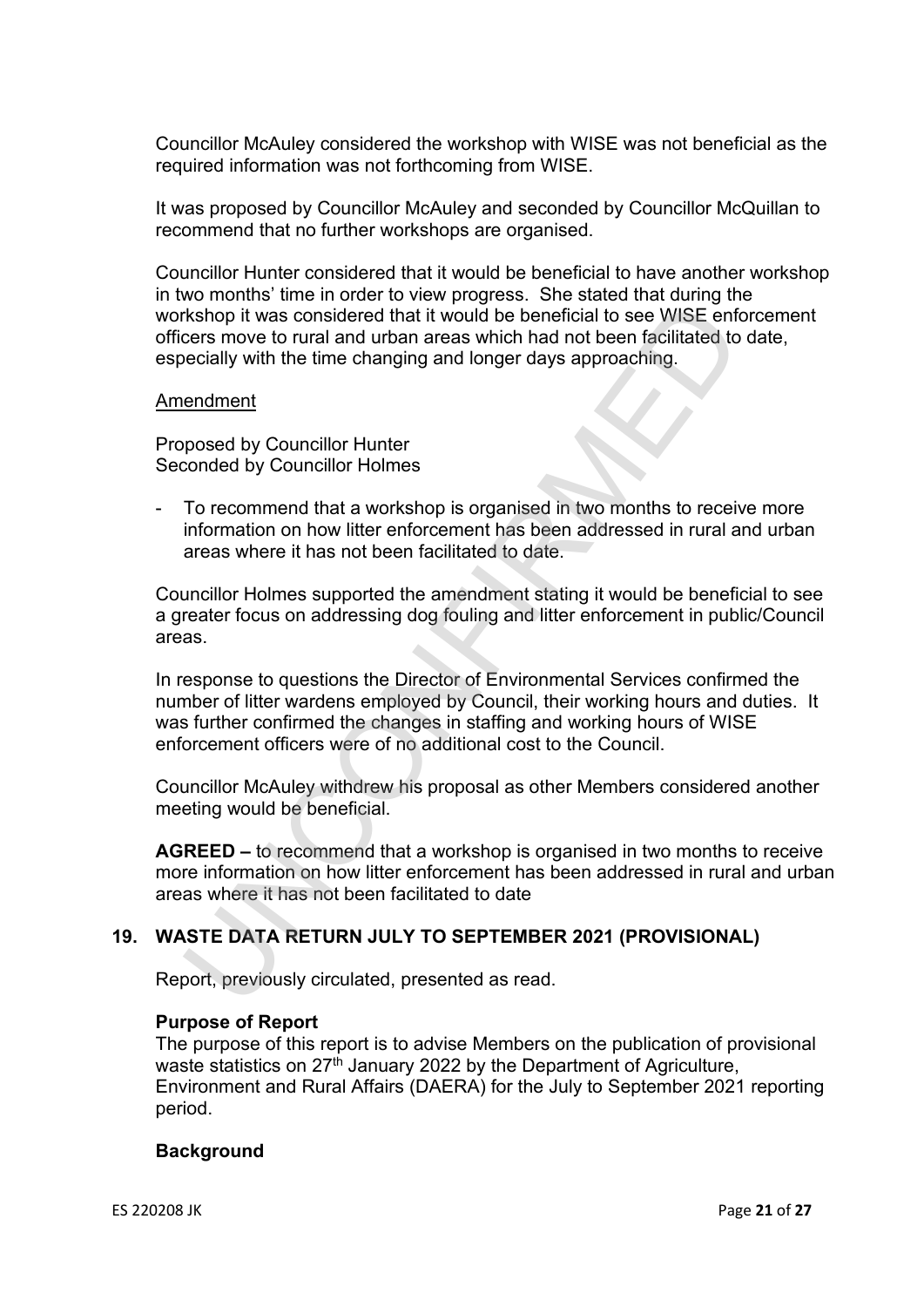DAERA produce quarterly provisional Northern Ireland local authority collected municipal waste management statistics between April and March each year.

The publication provides information on local authority collected municipal waste from household and non-household sources and recycling and landfill rates.

In November each year, notwithstanding any delays, the Department produces a validated report for the proceeding April to March 12 month reporting period.

#### **Information**

Provisional statistics for recycling performance in the July to September 2021 reporting period as follows.

Household waste sent for preparing for reuse, dry recycling and composting was 55.5%. The Northern Ireland average was 53.0%. Council ranked  $5<sup>th</sup>$  for reporting period. **broad statistics** for recycling performance in the July to September<br>
broad statistics for recycling performance in the July to September<br>
orting period as follows.<br>
usehold waste sent for preparing for reuse, dry recycli

Municipal waste sent for preparing for reuse, dry recycling and composting was 51.30%. The Northern Ireland average was 52.6%. Council ranked 7th for reporting period.

Waste from households (WfH) preparing for reuse and recycling including composting was 51.3%. The Northern Ireland average was 51.6%. Council ranked  $6<sup>th</sup>$  for reporting period.

There is a statutory requirement on UK Local Authorities to achieve a Waste from Households (WfH) recycling rate of 50%. The WfH recycling rate is a harmonised indicator across the four UK countries.

### **20. CORRESPONDENCE REPORT**

There was no correspondence.

# **21. CONSULTATION DOCUMENTS**

There were no consultations.

# **22. CONFERENCES**

There were no conferences.

### **23. MATTERS FOR REPORTING TO PARTNERSHIP PANEL**

There were no matters to report to the Partnership Panel.

### **24. ANY OTHER RELEVANT BUSINESS (NOTIFIED IN ACCORDANCE WITH STANDING ORDER 12 (O))**

**(i) Cardboard baler at Knock Road Recycling Centre** (Councillor Wallace)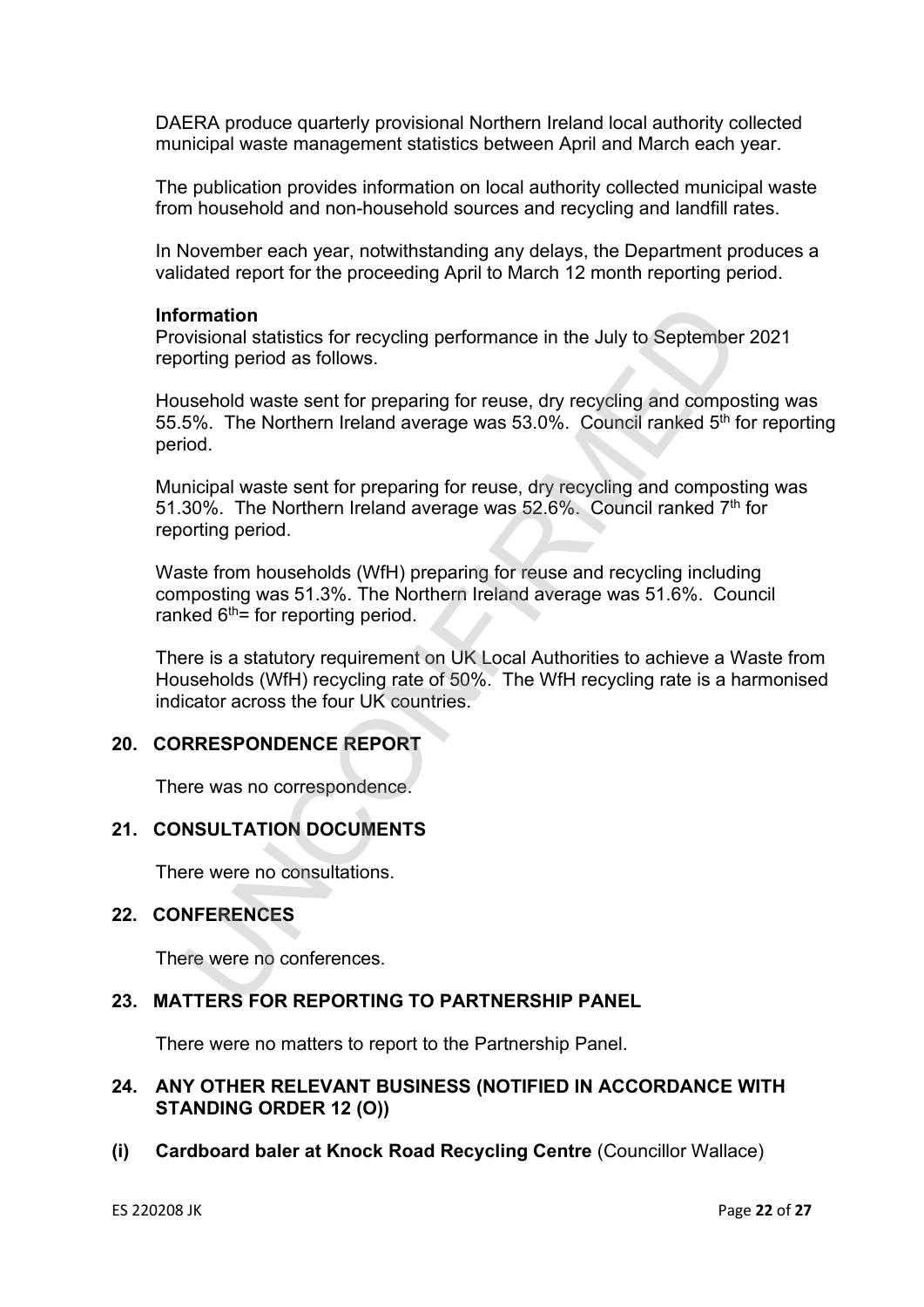*At the Knock Road recycling centre a cardboard baler was installed about a year ago. It is in metal housing beside the skips. Can I ask why this has been installed, I'm sure at great cost and never used? Why no staff have been trained to use it? Is it ever going to be used and when?* 

In response to questions the Director of Environmental Services provided information regarding the installation, use and economic value of the cardboard balers within the Council area.

Councillor McAuley requested that a report was brought to the next Environmental Services Committee providing clarification on the contract arrangements associated with the cardboard baler and conflicts of interest.

### **MOTION TO PROCEED '***IN COMMITTEE'*

Proposed by Councillor McAuley Seconded by Councillor Holmes and

**AGREED** – to recommend that Council move *'In Committee'.*

#### **\* Press were disconnected from the meeting at 7:53pm.**

**The information contained in the following items is restricted in accordance with Part 1 of Schedule 6 of the Local Government Act (Northern Ireland) 2014.** 

# **25. TENDER FOR THE PROVISION OF LEGIONELLA RISK ASSESSMENT REVIEWS**

Confidential report, previously circulated, presented by the Director of Environmental Services.

#### **Purpose of Report**

To appoint a contractor to carry out a Review of Legionella Risk Assessments for a range of buildings and facilities, within Causeway Coast and Glens Borough Council Buildings. uncillor McAuley requested that a report was brought to the next Envirors<br>
coincides providing darification on the contract arrangement<br>
coicied with the cardboard baler and conflicts of interest.<br>
TION TO PROCEED '*IN COM* 

**It is recommended** that the Environmental Services Committee recommends to Council that BWT (NI) Ltd be appointed to carry out a Review of Legionella Risk Assessment for CCGBC.

Proposed by Councillor Holmes Seconded by Councillor Wallace and

**AGREED –** to recommend to Council that BWT (NI) Ltd be appointed to carry out a Review of Legionella Risk Assessment for CCGBC

# **26. ASSET REALISATION - DECLARATION OF 'SURPLUS TO REQUIREMENTS', ASSETS AT VARIOUS LOCATIONS WITHIN THE BOROUGH, (4NO).**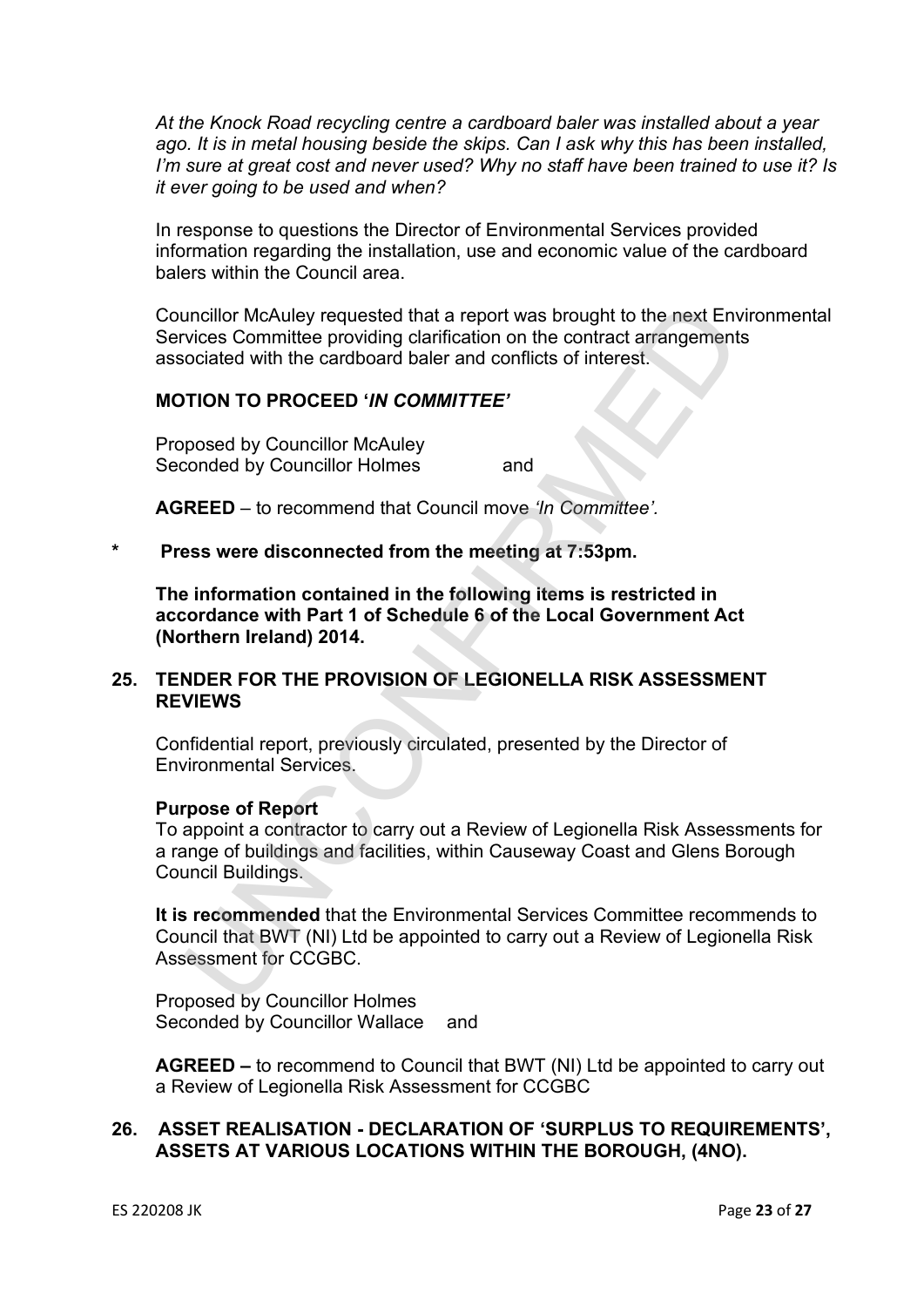Confidential report, previously circulated, presented by the Director of Environmental Services.

### **Purpose of Report**

The purpose of this report item is to inform Members that the Environmental Services department have strategically reviewed various assets and carried out interdepartmental communications, with the resultant said assets as listed in the report being surplus to all Council Departments requirements.

**It is recommended** that Members declare the lands located below (sites A to D) surplus to requirements, thereafter Asset Realisation shall review possible realisation options for the said sites and report to the Land & Property Sub-Committee accordingly. **Example 12**<br> **Example 12**<br> **Example 4** that Members dealer the lands located below (site<br>
plus to requirements, thereafter Asset Realisation shall review possi<br>
lisation options for the said sites and report to the Land &

- A. Land located off Coleraine Road, Garvagh
- B. Land located off Station Road, Dunloy
- C. Land located at Lisnagunogue, Bushmills
- D. Land located off Portrush Road, Coleraine

Councillor McQuillan questioned the possibility of Housing Associations benefiting from developing some of the land being declared surplus.

The Director of Environmental Services confirmed the role of Environmental Services declaring the land surplus to the Directorate needs and further confirmed the disposing of land and property process.

Proposed by Councillor McQuillan Seconded by Councillor Holmes and

**AGREED –** to recommend that Council declare the lands located below (sites A to D) surplus to requirements, thereafter Asset Realisation shall review possible realisation options for the said sites and report to the Land & Property Sub-Committee accordingly.

- E. Land located off Coleraine Road, Garvagh
- F. Land located off Station Road, Dunloy
- G. Land located at Lisnagunogue, Bushmills
- H. Land located off Portrush Road, Coleraine

# **27. ASSET REALISATION - DEFINE USE OF NEW CONCESSIONARY TRADING POINTS 2022, (5NO.), AT VARIOUS LOCATIONS WITHIN THE BOROUGH**

Confidential report, previously circulated, presented by the Director of Environmental Services.

#### **Purpose of Report**

The purpose of this report item is to request that Elected Members consider, advise and approve the trading activity which can occur at each of the subsequent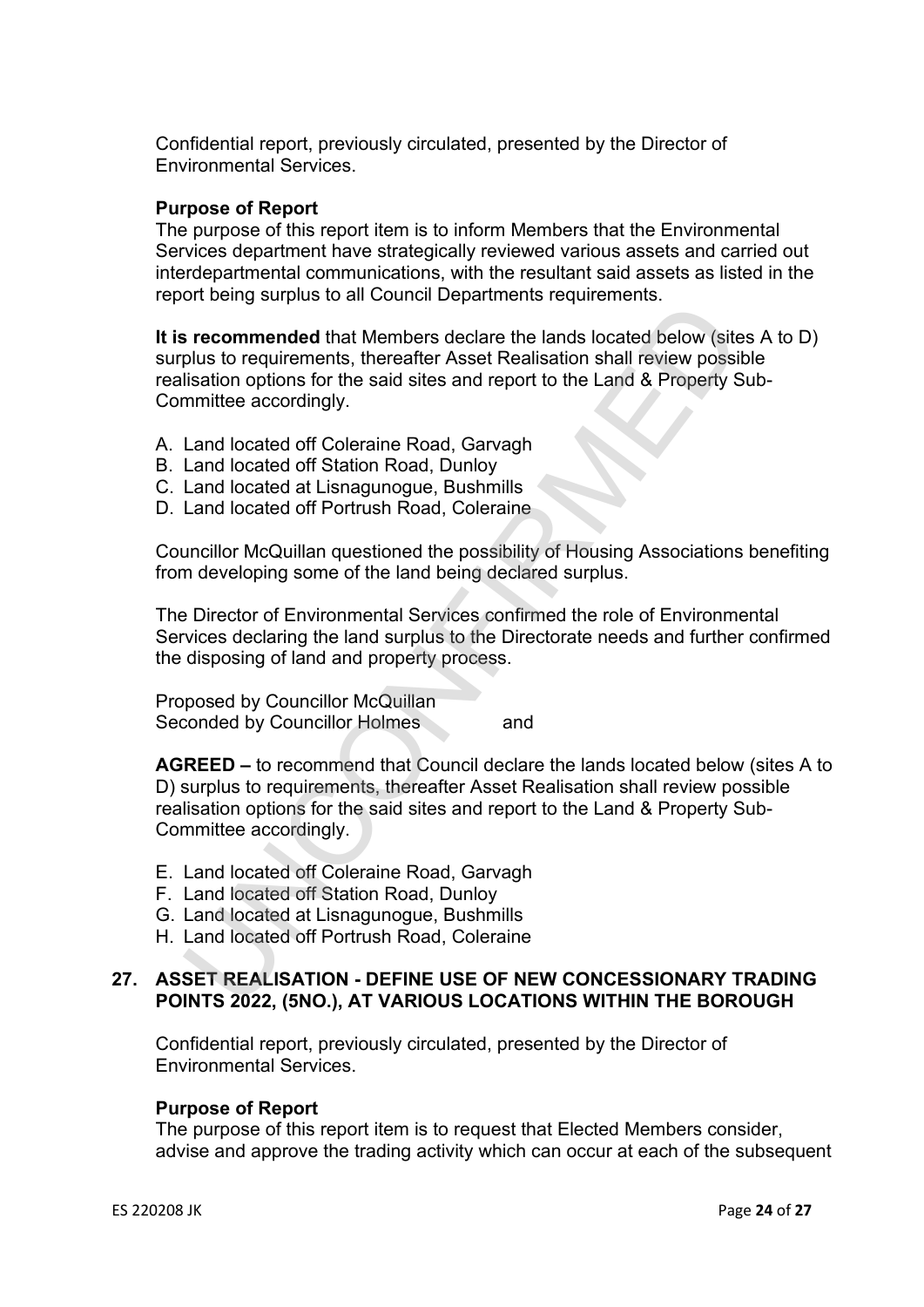noted Concessionary Trading sites, (as per No.2.1), to allow Officers to commence advertising and auctioneering tendering of same.

### **Background**

2.1 Members of the Environmental Services Committee dated December 15<sup>th</sup>, 2021, approved that progression of the undernoted Concessionary Trading locations can proceed to implementation of minor enablement works, and the tendered private market-place auction of same.

#### *Locations*

Whiterocks, Portrush, - (to be removed following Council decision 01/02/22) (Current provision is Ice-Cream & Cold drinks)

Christie Park, Coleraine, (No current service provision being provided)

Lansdowne Car Park, Portrush, (Current trading provision is 2no. Ice-Cream & 1no. Hot food/Tea & Coffee).

Garvagh Forest, Coleraine, (Forest Service – landlord - would prefer Tea, Coffee & Tray Bakes)

Limavady Accessible Play Park,

(Members agreed at the E.S Committee, dated January 11th, 2022, that this trading position be introduced – no service provision is currently in place).

2.2 Following an Environmental Services Committee meeting dated January  $11<sup>th</sup>$ , 2022, Members advised that decision making surrounding the trading activity at Councils Concessionary Trading locations.

2.3 As a consequence of Point No.2.2, Council Officers now require from Elected Members confirmation as to what trading activity can occur at the locations defined under Point No.2.1, to ensure that Officers can proceed with advertising and tendered auctioning of the sites prior to summer 2022. cations<br>
iterceks, Portrush, - (to be removed following Council decision 01/02<br>
iterceks, Portrush, - (to be removed following Council decision 01/02<br>
iterceks, Portrush, experiment service provision being provided)<br>
stato

**It is recommended** that Members consider, advise and instruct Council Officers as to what trading activity they wish to be tendered at each respective location defined under Point No.2.1.

Committee discussed establishing a Working Group, its membership and scope.

Proposed by Councillor McQuillan Seconded by Councillor Holmes

**AGREED** – to recommend that Council defer consideration, that Council establish a Trading working group consisting of 6 members from the Environmental Services Committee and meet as required.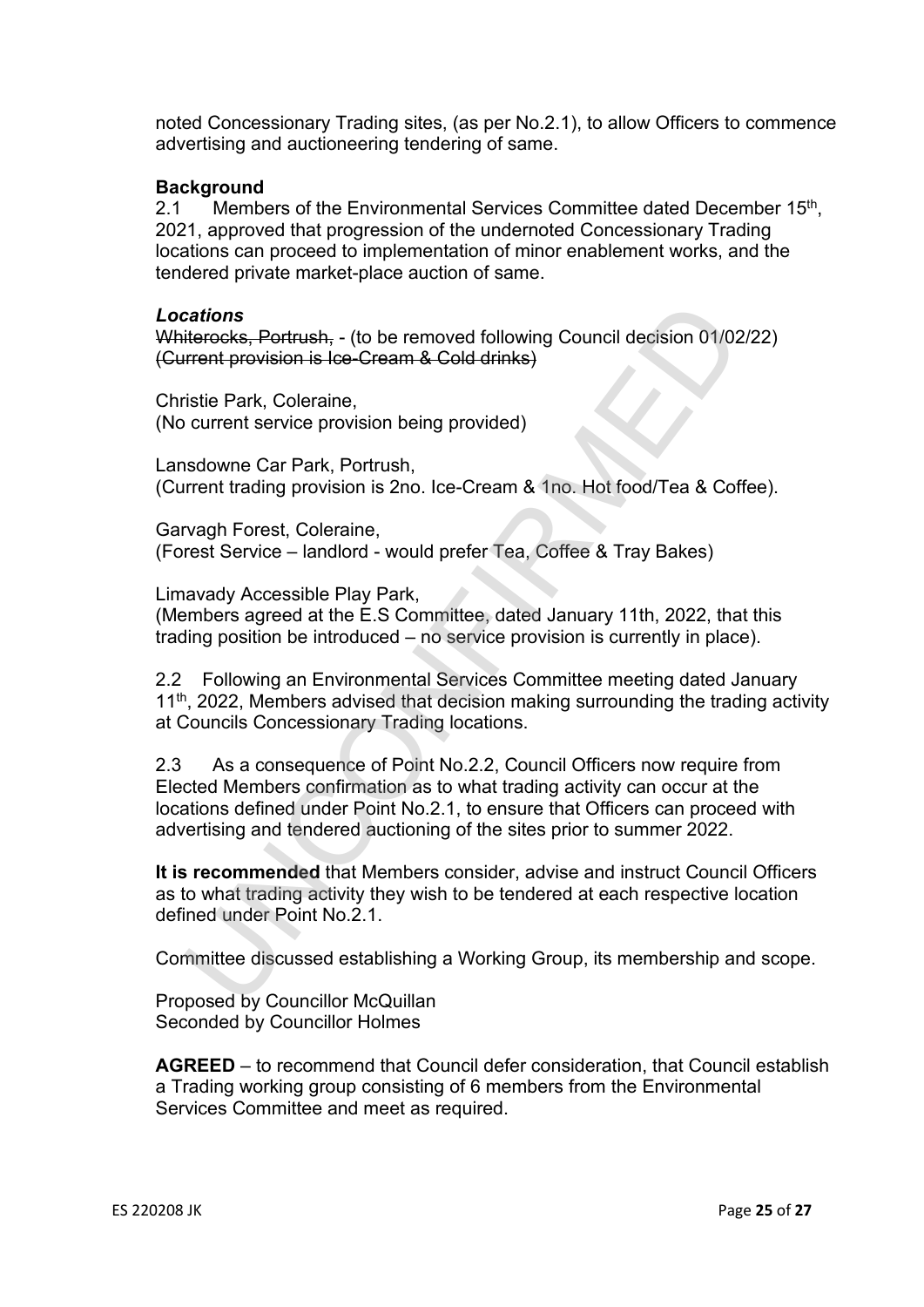# **28. ASSET REALISATION - NEW CONCESSIONARY TRADING LOCATION AT RIVERSIDE PARK CAR PARK, BALLYMONEY CONFIDENTIAL REPORT, PREVIOUSLY CIRCULATED PRESENTED AS READ.**

Confidential report, previously circulated, presented by the Director of Environmental Services.

#### **Purpose of Report**

The purpose of this report item is to request that Members consider, and if acceptable, approve for the provision of a new concessionary trading location at Riverside Park Car Park, Ballymoney.

### **Recommendation**

That Members review and if acceptable, approve for this new concessionary trading location to be implemented, pending a planning application outcome, and that auctioning of the site occurs in-align with Members instructed trading activity.

In response to questions the Director of Environmental Services confirmed that a report could be brought to Environmental Services Committee detailing the proposed upgrading work at Riverside Park; that planning permission would be required if this trading pitch was approved. Fertilable, approve for the provision of a new concessionary trading loft<br>reptable, approve for the provision of a new concessionary trading loft<br>rate Members review and if acceptable, approve for this new concessis<br>the Me

Proposed by Alderman Fielding Seconded by Councillor McLean and

**AGREED –** to recommend that Council approve this new concessionary trading location to be implemented, pending a planning application outcome, and that auctioning of the site occurs in-align with Members instructed trading activity.

# **29. FUEL STAMP SAVING SCHEME UPDATE**

Confidential report, previously circulated, presented by the Director of Environmental Services.

#### **Purpose of Report**

The purpose of this report is to provide Council with an update on the Fuel Stamp Savings Scheme administered on behalf of Council by Limavady Community Development Initiative (LCDI).

**It is recommended** that the report be noted.

In response to questions the (Temporary) Head of Health and Built Environment advised that retailers of the fuel stamps or energy suppliers can contact LCDI directly in respect of obtaining the fuel stamps or participating in the scheme.

# **30. PERIOD 9 ES MANAGEMENT ACCOUNTS**

Confidential report, previously circulated, presented by the Director of Environmental Services.